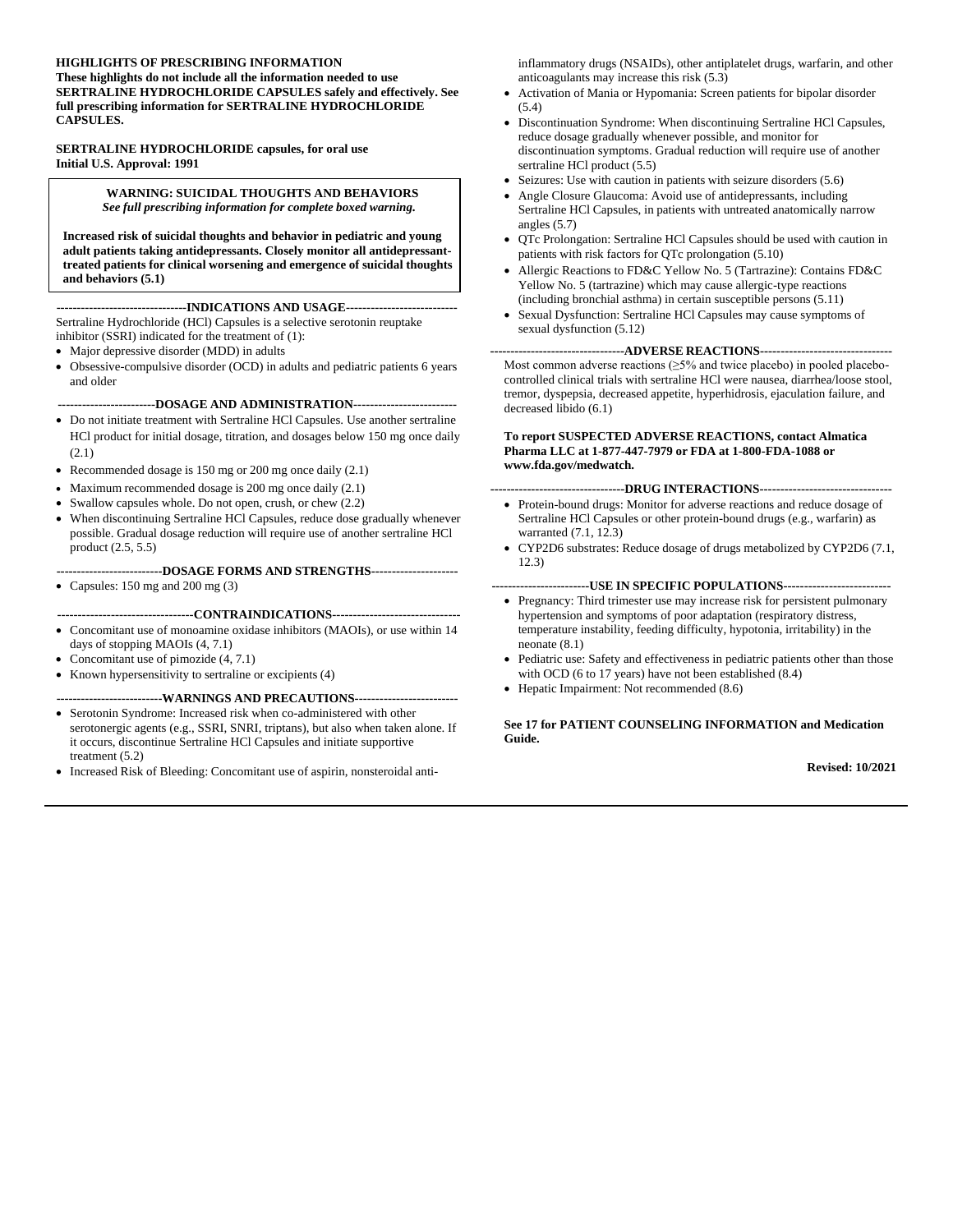#### **FULL PRESCRIBING INFORMATION: CONTENTS\***

#### **WARNING: SUICIDAL THOUGHTS AND BEHAVIORS 1 INDICATIONS AND USAGE**

- **2 DOSAGE AND ADMINISTRATION**
	- 2.1 Dosage in Patients with MDD and OCD
	- 2.2 Administration Instructions
	- 2.3 Screen for Bipolar Disorder Prior to Starting Sertraline HCl Capsules
	- 2.4 Switching Patients to or from a Monoamine Oxidase Inhibitor Antidepressant
- 2.5 Discontinuation of Treatment with Sertraline HCl Capsules
- **3 DOSAGE FORMS AND STRENGTHS**

#### **4 CONTRAINDICATIONS**

- **5 WARNINGS AND PRECAUTIONS**
	- 5.1 Suicidal Thoughts and Behaviors in Adolescent and Young Adults
	- 5.2 Serotonin Syndrome
	- 5.3 Increased Risk of Bleeding
	- 5.4 Activation of Mania or Hypomania
	- 5.5 Discontinuation Syndrome
	- 5.6 Seizures
	- 5.7 Angle-Closure Glaucoma
	- 5.8 Hyponatremia
	- 5.9 False-Positive Effects on Screening Tests for Benzodiazepines
	- 5.10 QTc Prolongation
	- 5.11 Allergic Reactions to FD&C Yellow No. 5 (Tartrazine)

#### 5.12 Sexual Dysfunction

- **6 ADVERSE REACTIONS**
- 6.1 Clinical Trials Experience
- 6.2 Postmarketing Experience
- **7**

#### **DRUG INTERACTIONS**

- 7.1 Clinically Significant Drug Interactions
- 7.2 Drugs Having No Clinically Important Interactions with Sertraline HCl
- 7.3 False-Positive Screening Tests for Benzodiazepines
- **8 USE IN SPECIFIC POPULATIONS**
	- 8.1 Pregnancy
	- 8.2 Lactation
	- 8.4 Pediatric Use
	- 8.5 Geriatric Use
- 8.6 Hepatic Impairment
- 8.7 Renal Impairment
- **9 DRUG ABUSE AND DEPENDENCE**
- 9.1 Controlled Substance
- 9.2 Abuse
- **10 OVERDOSAGE**
- **11 DESCRIPTION**
- **12 CLINICAL PHARMACOLOGY**
	- 12.1 Mechanism of Action
	- 12.2 Pharmacodynamics
	- 12.3 Pharmacokinetics
- **13 NONCLINICAL TOXICOLOGY**
- 13.1 Carcinogenesis, Mutagenesis, Impairment of Fertility
- **14 CLINICAL STUDIES**
- 14.1 Major Depressive Disorder

14.2 Obsessive-Compulsive Disorder

- **16 HOW SUPPLIED/STORAGE AND HANDLING**
- **17 PATIENT COUNSELING INFORMATION**
- \* Sections or subsections omitted from the full prescribing information are not listed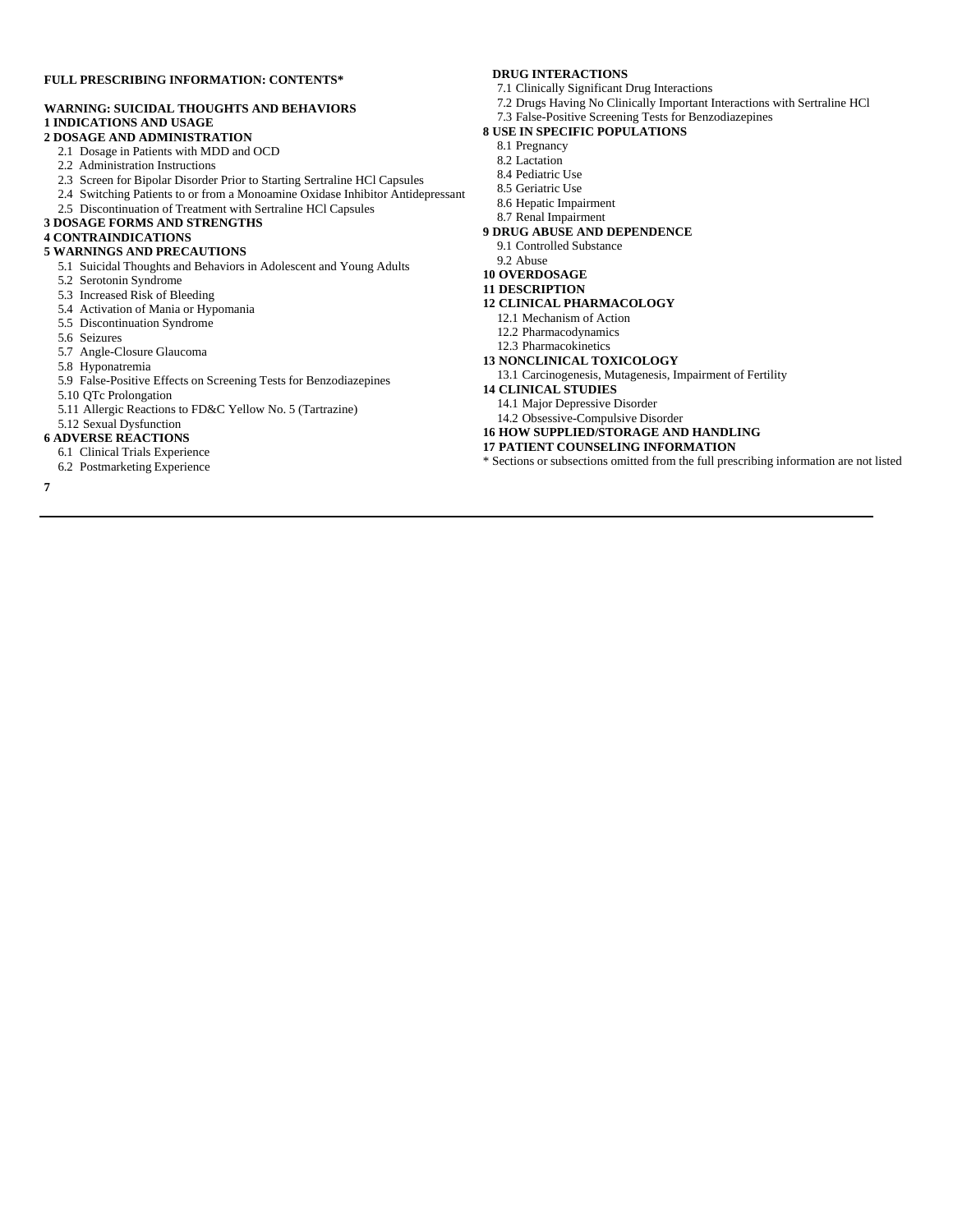# **WARNING: SUICIDAL THOUGHTS AND BEHAVIORS**

**Antidepressants increased the risk of suicidal thoughts and behavior in pediatric and young adult patients in short-term studies. Closely monitor all antidepressant-treated patients for clinical worsening, and for emergence of suicidal thoughts and behaviors** *[see Warnings and Precautions (5.1)]***.**

## **1 INDICATIONS AND USAGE**

Sertraline Hydrochloride (HCl) Capsules is indicated for the treatment of the following *[see Clinical Studies (14)]*:

- Major depressive disorder (MDD) in adults
- Obsessive-compulsive disorder (OCD) in adults and pediatric patients 6 years and older

# **2 DOSAGE AND ADMINISTRATION**

### **2.1 Dosage in Patients with MDD and OCD**

Do not initiate treatment with Sertraline HCl Capsules because the only available dose strengths are 150 mg and 200 mg. Use another sertraline HCl product for initial dosage, titration, and dosages below 150 mg once daily. Refer to Prescribing Information of the other sertraline HCl products for the recommended dosage for those products.

Sertraline HCl Capsules can be initiated in patients receiving 100 mg or 125 mg of sertraline HCl for at least one week. The recommended dosage of Sertraline HCl Capsules is 150 mg or 200 mg once daily. The maximum recommended dosage is 200 mg once daily.

### **2.2 Administration Instructions**

Administer Sertraline HCl Capsules orally. Swallow capsules whole; do not open, crush, or chew.

### **2.3 Screen for Bipolar Disorder Prior to Starting Sertraline HCl Capsules**

Prior to initiating treatment with Sertraline HCl Capsules or another antidepressant, screen patients for a personal or family history of bipolar disorder, mania, or hypomania *[see Warnings and Precautions (5.4)]*.

### **2.4 Switching Patients to or from a Monoamine Oxidase Inhibitor Antidepressant**

At least 14 days must elapse between discontinuation of a monoamine oxidase inhibitor (MAOI) antidepressant and initiation of Sertraline HCl Capsules. In addition, at least 14 days must elapse after stopping Sertraline HCl Capsules before starting an MAOI antidepressant *[see Contraindications (4), Warnings and Precautions (5.2)]*.

### **2.5 Discontinuation of Treatment with Sertraline HCl Capsules**

Adverse reactions may occur upon discontinuation of Sertraline HCl Capsules *[see Warnings and Precautions* (5.5)]. Gradually reduce the dosage rather than stopping Sertraline HCl Capsules abruptly whenever possible. Given that dosage strengths lower than 150 mg of Sertraline HCl Capsules are not available, gradual dosage reduction will require the use of another sertraline HCl product*.*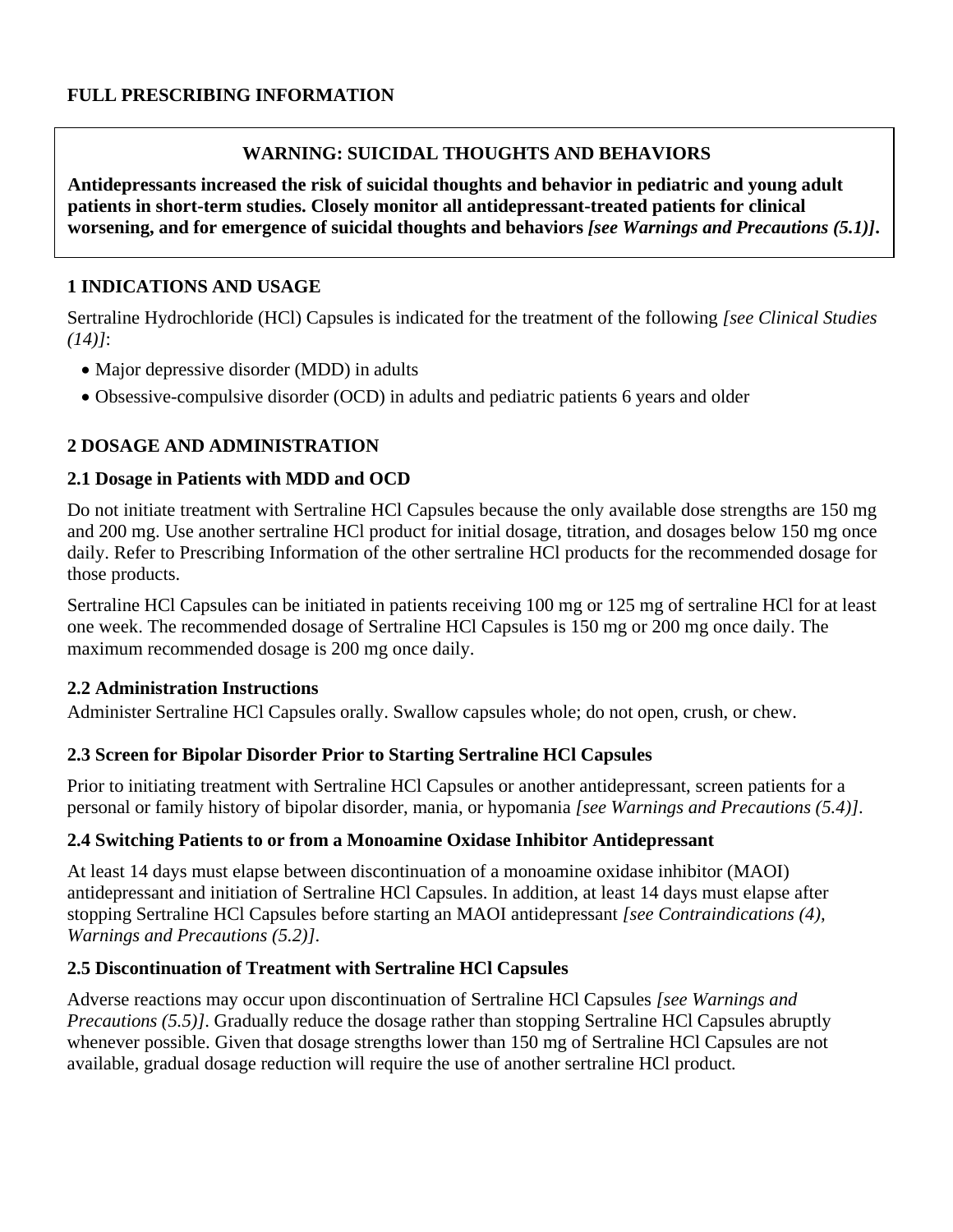# **3 DOSAGE FORMS AND STRENGTHS**

*150 mg capsules:* Hard shell capsules, with "ALM" printed axially on the opaque yellow cap and "664" printed axially on the opaque white body.

*200 mg capsules:* Hard shell capsules, with "ALM" printed axially on the opaque yellowish green cap and "672" printed axially on the opaque white body.

Dosage strengths are based on the active moiety, sertraline. The 150 mg capsules contain 168 mg of sertraline HCl. The 200 mg capsules contain 224 mg of sertraline HCl.

# **4 CONTRAINDICATIONS**

Sertraline HCl Capsules are contraindicated in patients:

- Taking, or within 14 days of stopping, MAOIs, (including the MAOIs linezolid and intravenous methylene blue) because of an increased risk of serotonin syndrome *[see Warnings and Precautions (5.2), Drug Interactions (7.1)]*.
- Taking pimozide *[see Drug Interactions (7.1)]*.
- With known hypersensitivity to sertraline or the excipients in Sertraline HCl Capsules (e.g., anaphylaxis, angioedema) *[see Adverse Reactions (6.1, 6.2)]*.

# **5 WARNINGS AND PRECAUTIONS**

## **5.1 Suicidal Thoughts and Behaviors in Adolescent and Young Adults**

In pooled analyses of placebo-controlled trials of antidepressant drugs (SSRIs and other antidepressant classes) that included approximately 77,000 adult patients and over 4,500 pediatric patients, the incidence of suicidal thoughts and behaviors in antidepressant-treated patients age 24 years and younger was greater than in placebo-treated patients. There was considerable variation in risk of suicidal thoughts and behaviors among drugs, but there was an increased risk identified in young patients for most drugs studied. There were differences in absolute risk of suicidal thoughts and behaviors across the different indications, with the highest incidence in patients with MDD. The drug-placebo differences in the number of cases of suicidal thoughts and behaviors per 1,000 patients treated are provided in Table 1.

| Table 1: Risk Differences of the Number of Patients of Suicidal Thoughts or Behavior in the Pooled |
|----------------------------------------------------------------------------------------------------|
| <b>Placebo-Controlled Trials of Antidepressants in Pediatric and Adult Patients</b>                |

| <b>Age Range</b>               | Drug-Placebo Difference in Number of Patients of Suicidal<br><b>Thoughts or Behaviors per 1,000 Patients Treated</b> |  |
|--------------------------------|----------------------------------------------------------------------------------------------------------------------|--|
|                                | <b>Increases Compared to Placebo</b>                                                                                 |  |
| $\langle 18 \rangle$ years old | 14 additional patients                                                                                               |  |
| 18 to 24 years old             | 5 additional patients                                                                                                |  |
|                                | <b>Decreases Compared to Placebo</b>                                                                                 |  |
| 25 to 64 years old             | 1 fewer patient                                                                                                      |  |
| $\geq 65$ years old            | 6 fewer patients                                                                                                     |  |

It is unknown whether the risk of suicidal thoughts and behaviors in children, adolescents, and young adults extends to longer-term use, i.e., beyond four months. However, there is substantial evidence from placebocontrolled maintenance trials in adults with MDD that antidepressants delay the recurrence of depression and that depression itself is a risk factor for suicidal thoughts and behaviors.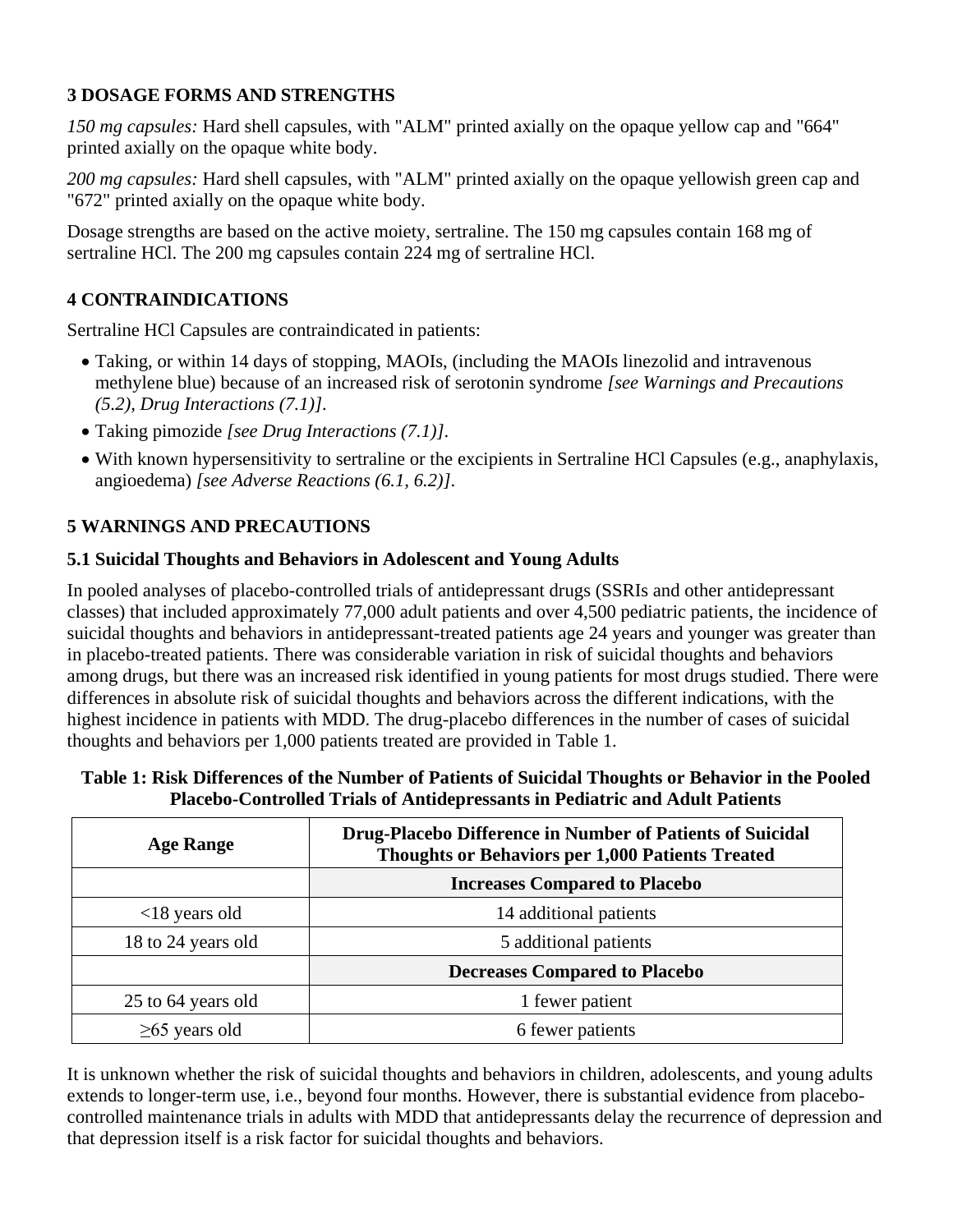Monitor all antidepressant-treated patients for any indication for clinical worsening and emergence of suicidal thoughts and behaviors, especially during the initial few months of drug therapy, and at times of dosage changes. Counsel family members or caregivers of patients to monitor for changes in behavior and to alert the healthcare provider. Consider changing the therapeutic regimen, including possibly discontinuing Sertraline HCl Capsules, in patients whose depression is persistently worse, or who are experiencing emergent suicidal thoughts or behaviors.

# **5.2 Serotonin Syndrome**

SSRIs, including Sertraline HCl Capsules, can precipitate serotonin syndrome, a potentially life-threatening condition. The risk is increased with concomitant use of other serotonergic drugs (including triptans, tricyclic antidepressants, fentanyl, lithium, tramadol, tryptophan, buspirone, amphetamines, and St. John's Wort) and with drugs that impair metabolism of serotonin, i.e., MAOIs *[see Contraindications (4), Drug Interactions (7.1)]*. Serotonin syndrome can also occur when these drugs are used alone.

Serotonin syndrome signs and symptoms may include mental status changes (e.g., agitation, hallucinations, delirium, and coma), autonomic instability (e.g., tachycardia, labile blood pressure, dizziness, diaphoresis, flushing, hyperthermia), neuromuscular symptoms (e.g., tremor, rigidity, myoclonus, hyperreflexia, incoordination), seizures, and gastrointestinal symptoms (e.g., nausea, vomiting, diarrhea).

The concomitant use of Sertraline HCl Capsules with MAOIs is contraindicated. In addition, do not initiate Sertraline HCl Capsules in a patient being treated with MAOIs such as linezolid or intravenous methylene blue. No reports involved the administration of methylene blue by other routes (such as oral ingestion or local tissue injection). If it is necessary to initiate treatment with an MAOI such as linezolid or intravenous methylene blue in a patient taking Sertraline HCl Capsules, discontinue Sertraline HCl Capsules before initiating treatment with the MAOI *[see Contraindications (4), Drug Interactions (7.1)]*.

Monitor all patients taking Sertraline HCl Capsules for the emergence of serotonin syndrome. Discontinue treatment with Sertraline HCl Capsules and any concomitant serotonergic agents immediately if the above symptoms occur, and initiate supportive symptomatic treatment. If concomitant use of Sertraline HCl Capsules with other serotonergic drugs is clinically warranted, inform patients of the increased risk for serotonin syndrome and monitor for symptoms.

# **5.3 Increased Risk of Bleeding**

Drugs that interfere with serotonin reuptake inhibition, including Sertraline HCl Capsules, increase the risk of bleeding events. Concomitant use of aspirin, nonsteroidal anti-inflammatory drugs (NSAIDs), other antiplatelet drugs, warfarin, and other anticoagulants may add to this risk. Case reports and epidemiological studies (case-control and cohort design) have demonstrated an association between use of drugs that interfere with serotonin reuptake and the occurrence of gastrointestinal bleeding. Bleeding events related to drugs that interfere with serotonin reuptake have ranged from ecchymosis, hematoma, epistaxis, and petechiae to lifethreatening hemorrhages.

Inform patients of the increased risk of bleeding associated with the concomitant use of Sertraline HCl Capsules and antiplatelet agents or anticoagulants. For patients taking warfarin, carefully monitor the international normalized ratio.

# **5.4 Activation of Mania or Hypomania**

In patients with bipolar disorder, treating a depressive episode with Sertraline HCl Capsules or another antidepressant may precipitate a mixed/manic episode. In controlled clinical trials with another sertraline HCl product, patients with bipolar disorder were generally excluded; however, symptoms of mania or hypomania were reported in 0.4% of patients treated with sertraline. Prior to initiating treatment with Sertraline HCl Capsules, screen patients for any personal or family history of bipolar disorder, mania, or hypomania *[see Dosage and Administration (2.3)]*.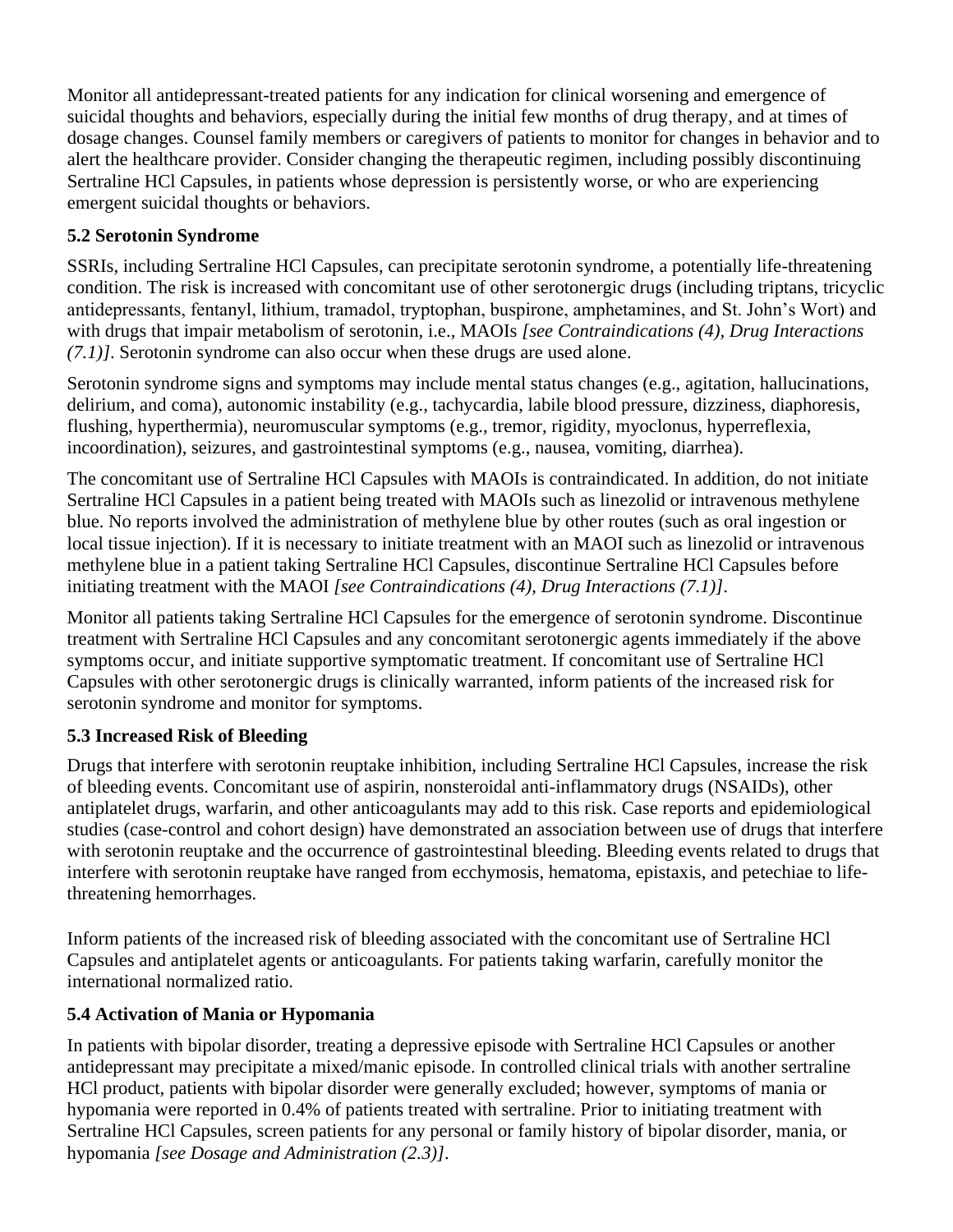## **5.5 Discontinuation Syndrome**

Adverse reactions after discontinuation of serotonergic antidepressants, particularly after abrupt discontinuation, include: nausea, sweating, dysphoric mood, irritability, agitation, dizziness, sensory disturbances (e.g., paresthesia, such as electric shock sensations), tremor, anxiety, confusion, headache, lethargy, emotional lability, insomnia, hypomania, tinnitus, and seizures. A gradual reduction in dosage rather than abrupt cessation is recommended whenever possible *[see Dosage and Administration (2.5)]*.

## **5.6 Seizures**

Sertraline HCl has not been systematically evaluated in patients with seizure disorders. Patients with a history of seizures were excluded from clinical studies. Sertraline HCl Capsules should be prescribed with caution in patients with a seizure disorder.

## **5.7 Angle-Closure Glaucoma**

The pupillary dilation that occurs following use of many antidepressant drugs, including sertraline HCl, may trigger an angle closure attack in a patient with anatomically narrow angles who does not have a patent iridectomy. Avoid use of antidepressants, including Sertraline HCl Capsules, in patients with untreated anatomically narrow angles.

## **5.8 Hyponatremia**

Hyponatremia may occur as a result of treatment with SSRIs, including Sertraline HCl Capsules. Cases with serum sodium lower than 110 mmol/L have been reported with another sertraline HCl product. Signs and symptoms of hyponatremia include headache, difficulty concentrating, memory impairment, confusion, weakness, and unsteadiness, which may lead to falls. Signs and symptoms associated with more severe or acute cases have included hallucination, syncope, seizure, coma, respiratory arrest, and death. In many cases, this hyponatremia appears to be the result of the syndrome of inappropriate antidiuretic hormone secretion (SIADH).

In patients with symptomatic hyponatremia, discontinue Sertraline HCl Capsules and institute appropriate medical intervention. Elderly patients, patients taking diuretics, and those who are volume-depleted may be at greater risk of developing hyponatremia with SSRIs *[see Use in Specific Populations (8.5)]*.

# **5.9 False-Positive Effects on Screening Tests for Benzodiazepines**

False-positive urine immunoassay screening tests for benzodiazepines have been reported in patients taking another sertraline HCl product. This finding is due to lack of specificity of the screening tests. False-positive test results may be expected for several days following discontinuation of Sertraline HCl Capsules. Confirmatory tests, such as gas chromatography/mass spectrometry, will help distinguish Sertraline HCl Capsules from benzodiazepines *[see Drug Interactions (7.3)]*.

# **5.10 QTc Prolongation**

During post-marketing use of sertraline, cases of QTc prolongation and Torsade de Pointes (TdP) have been reported. Most reports were confounded by other risk factors. In a randomized, double-blind, placebo- and positive-controlled three-period crossover thorough QTc study in 54 healthy adult subjects, there was a positive relationship between the length of the rate-adjusted QTc interval and serum sertraline concentration. Therefore, Sertraline HCl Capsules should be used with caution in patients with risk factors for QTc prolongation *[see Drug Interactions (7.1), Clinical Pharmacology (12.2)]*.

# **5.11 Allergic Reactions to FD&C Yellow No. 5 (Tartrazine)**

Sertraline HCl Capsules contain FD&C Yellow No. 5 (tartrazine), which may cause allergic-type reactions (including bronchial asthma) in certain susceptible persons. Although the overall incidence of FD&C Yellow No. 5 (tartrazine) sensitivity in the general population is low, it is frequently seen in patients who also have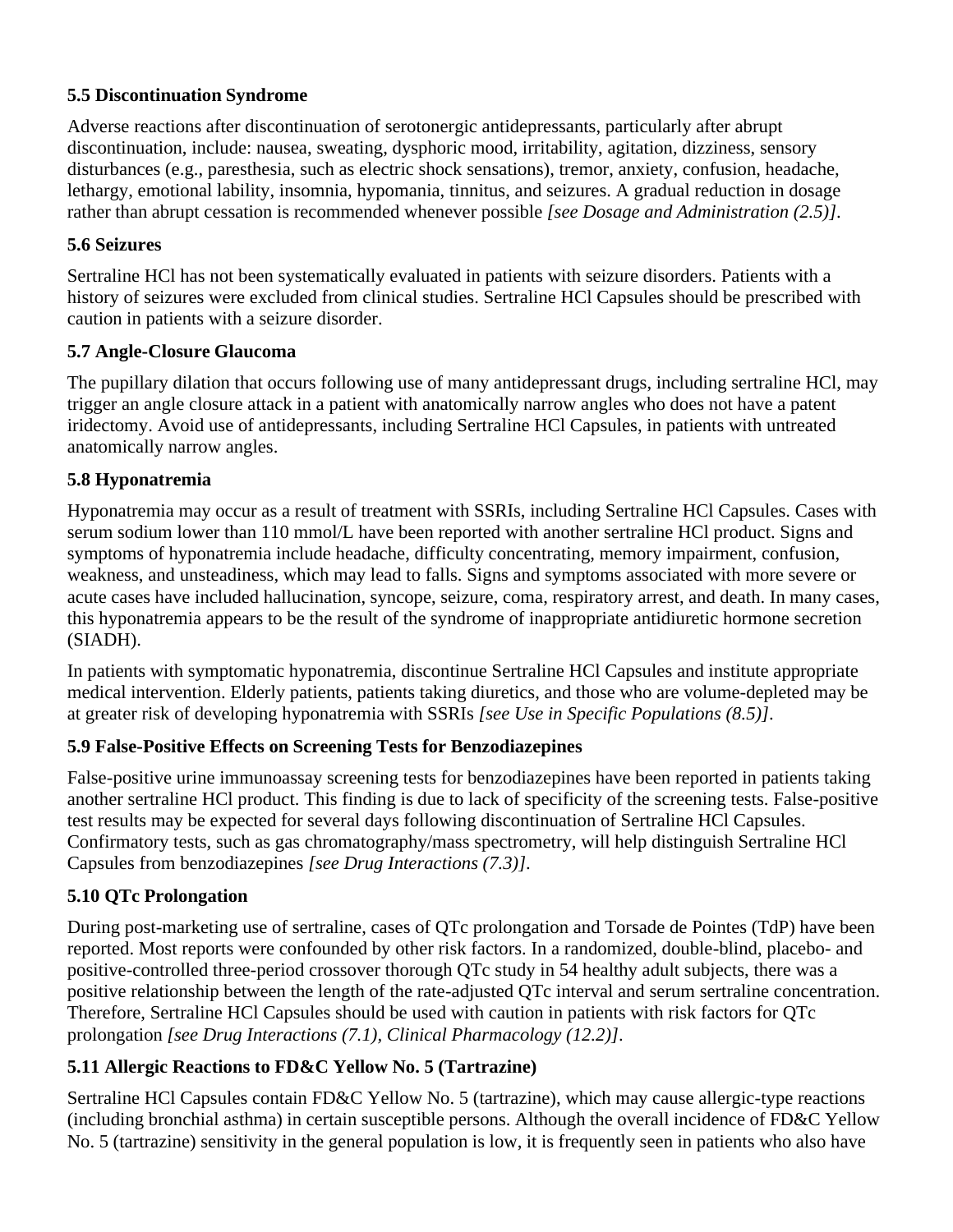aspirin hypersensitivity.

# **5.12 Sexual Dysfunction**

Use of SSRIs, including Sertraline HCl Capsules, may cause symptoms of sexual dysfunction *[see Adverse Reactions (6.1)]*. In male patients, SSRI use may result in ejaculatory delay or failure, decreased libido, and erectile dysfunction. In female patients, SSRI use may result in decreased libido and delayed or absent orgasm.

It is important for prescribers to inquire about sexual function prior to initiation of Sertraline HCl Capsules and to inquire specifically about changes in sexual function during treatment, because sexual function may not be spontaneously reported. When evaluating changes in sexual function, obtaining a detailed history (including timing of symptom onset) is important because sexual symptoms may have other causes, including the underlying psychiatric disorder. Discuss potential management strategies to support patients in making informed decisions about treatment.

# **6 ADVERSE REACTIONS**

The following adverse reactions are described in more detail in other sections of the prescribing information:

- Hypersensitivity reactions to sertraline or excipients of Sertraline HCl Capsules *[see Contraindications (4)]*
- Suicidal Thoughts and Behaviors in Adolescent and Young Adults *[see Warnings and Precautions (5.1)]*
- Serotonin Syndrome *[see Contraindications (4), Warnings and Precautions (5.2), Drug Interactions (7.1)]*
- Increased Risk of Bleeding *[see Warnings and Precautions (5.3)]*
- Activation of Mania or hypomania *[see Warnings and Precautions (5.4)]*
- Discontinuation Syndrome *[see Warnings and Precautions (5.5)]*
- Seizures *[see Warnings and Precautions (5.6)]*
- Angle-Closure Glaucoma *[see Warnings and Precautions (5.7)]*
- Hyponatremia *[see Warnings and Precautions (5.8)]*
- QTc Prolongation *[see Warnings and Precautions (5.10)]*
- Allergic reactions to FD&C Yellow No. 5 (Tartrazine) *[see Warnings and Precautions (5.11)]*
- Sexual Dysfunction *[see Warnings and Precautions (5.12)]*

# **6.1 Clinical Trials Experience**

Because clinical trials are conducted under widely varying conditions, adverse reaction rates observed in the clinical trials of a drug cannot be directly compared to rates in the clinical trials of another drug and may not reflect the rates observed in practice.

The safety of Sertraline HCl Capsules for the treatment of MDD and OCD is based on adequate and wellcontrolled studies of another sertraline HCl product. Below is a display of adverse reactions of sertraline HCl (referred to as "sertraline" in this section) from those adequate and well-controlled studies in MDD, OCD, and other conditions.

The data described below reflect exposure in randomized, double-blind, placebo-controlled trials of sertraline in 3066 adults. These 3066 patients exposed to sertraline for 8 to 12 weeks represent 568 patientyears of exposure. The mean age was 40 years; 57% were females and 43% were males.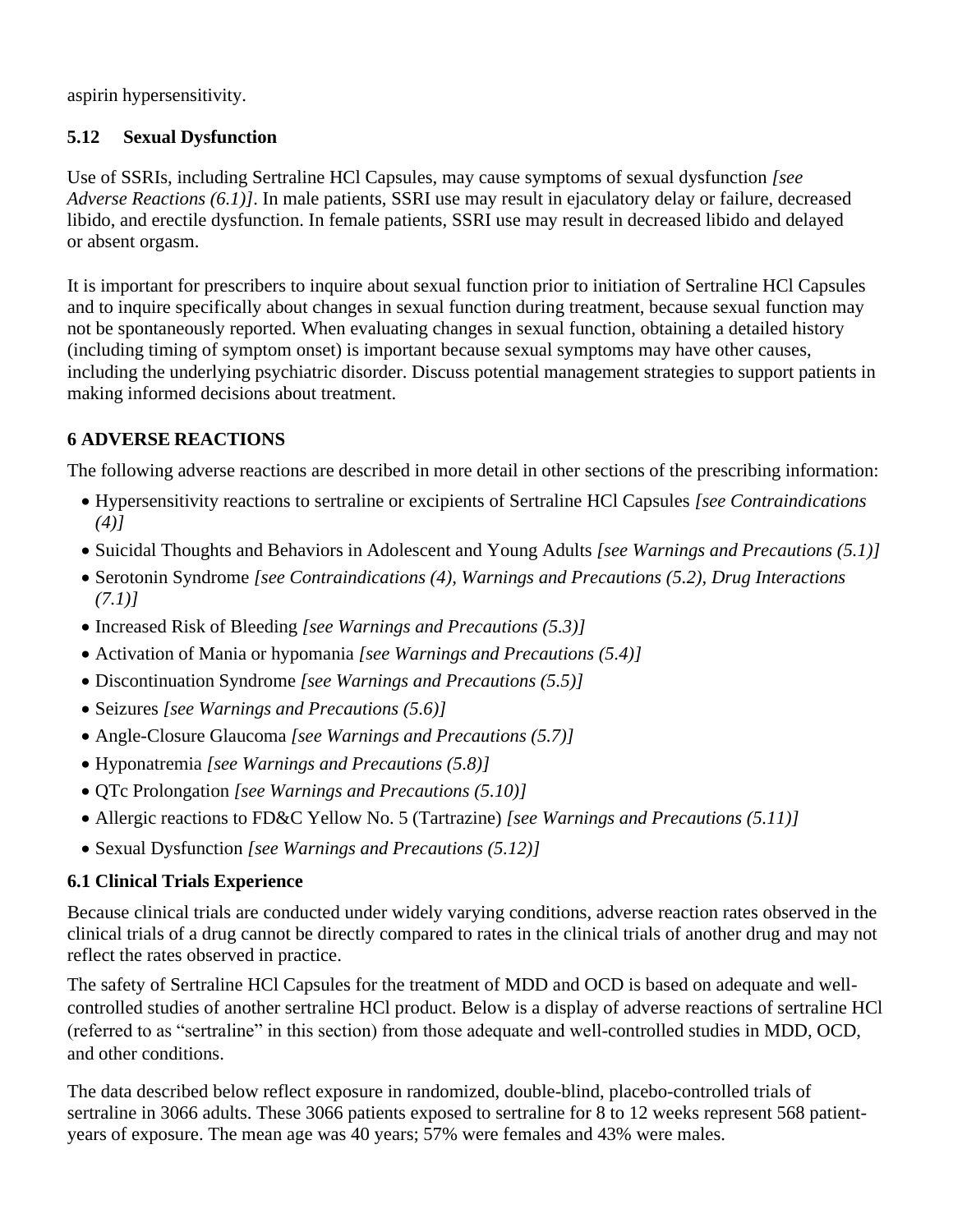The most common adverse reactions  $(\geq 5\%$  and twice placebo) in all pooled placebo-controlled clinical trials of all sertraline-treated patients (MDD, OCD, and other conditions) were nausea, diarrhea/loose stool, tremor, dyspepsia, decreased appetite, hyperhidrosis, ejaculation failure, and decreased libido (see Table 2). The following are the most common adverse reactions in trials of sertraline ( $\geq$ 5% and twice placebo) by indication that were not mentioned previously.

- MDD: somnolence
- OCD: insomnia, agitation

**Table 2: Common Adverse Reactions (Greater than 2% of Adults with MDD, OCD, and Other Conditions Treated with Sertraline Hydrochloride and Greater than or Equal to Twice the Incidence of Placebo) in Pooled Placebo-Controlled Trials\***

|                                                                | Sertraline Hydrochloride<br>$(N=3066)$<br>$\frac{0}{0}$ | <b>Placebo</b><br>$(N=2293)$<br>$\frac{0}{0}$ |
|----------------------------------------------------------------|---------------------------------------------------------|-----------------------------------------------|
| <b>Cardiac disorders</b>                                       |                                                         |                                               |
| Palpitations                                                   | $\overline{4}$                                          | $\overline{2}$                                |
| <b>Eye disorders</b>                                           |                                                         |                                               |
| Visual impairment                                              | $\overline{4}$                                          | $\overline{2}$                                |
| <b>Gastrointestinal Disorders</b>                              |                                                         |                                               |
| Nausea                                                         | 26                                                      | 12                                            |
| Diarrhea/Loose Stools                                          | 20                                                      | 10                                            |
| Dry mouth                                                      | 14                                                      | 9                                             |
| Dyspepsia                                                      | 8                                                       | $\overline{4}$                                |
| Constipation                                                   | 6                                                       | $\overline{4}$                                |
| Vomiting                                                       | $\overline{4}$                                          | $\mathbf{1}$                                  |
| <b>General disorders and</b><br>administration site conditions |                                                         |                                               |
| Fatigue                                                        | 12                                                      | 8                                             |
| <b>Metabolism and nutrition</b><br>disorders                   |                                                         |                                               |
| Decreased appetite                                             | $\overline{7}$                                          | $\overline{2}$                                |
| Nervous system disorders                                       |                                                         |                                               |
| <b>Dizziness</b>                                               | 12                                                      | 8                                             |
| Somnolence                                                     | 11                                                      | 6                                             |
| Tremor                                                         | 9                                                       | $\overline{2}$                                |
| <b>Psychiatric Disorders</b>                                   |                                                         |                                               |
| Insomnia                                                       | 20                                                      | 13                                            |
| Agitation                                                      | 8                                                       | 5                                             |
| Libido Decreased                                               | 6                                                       | $\overline{c}$                                |
| <b>Reproductive system and</b><br>breast disorders             |                                                         |                                               |
| Ejaculation failure <sup>(1)</sup>                             | 8                                                       | $\mathbf{1}$                                  |
| Erectile dysfunction <sup>(1)</sup>                            | $\overline{4}$                                          | $\mathbf{1}$                                  |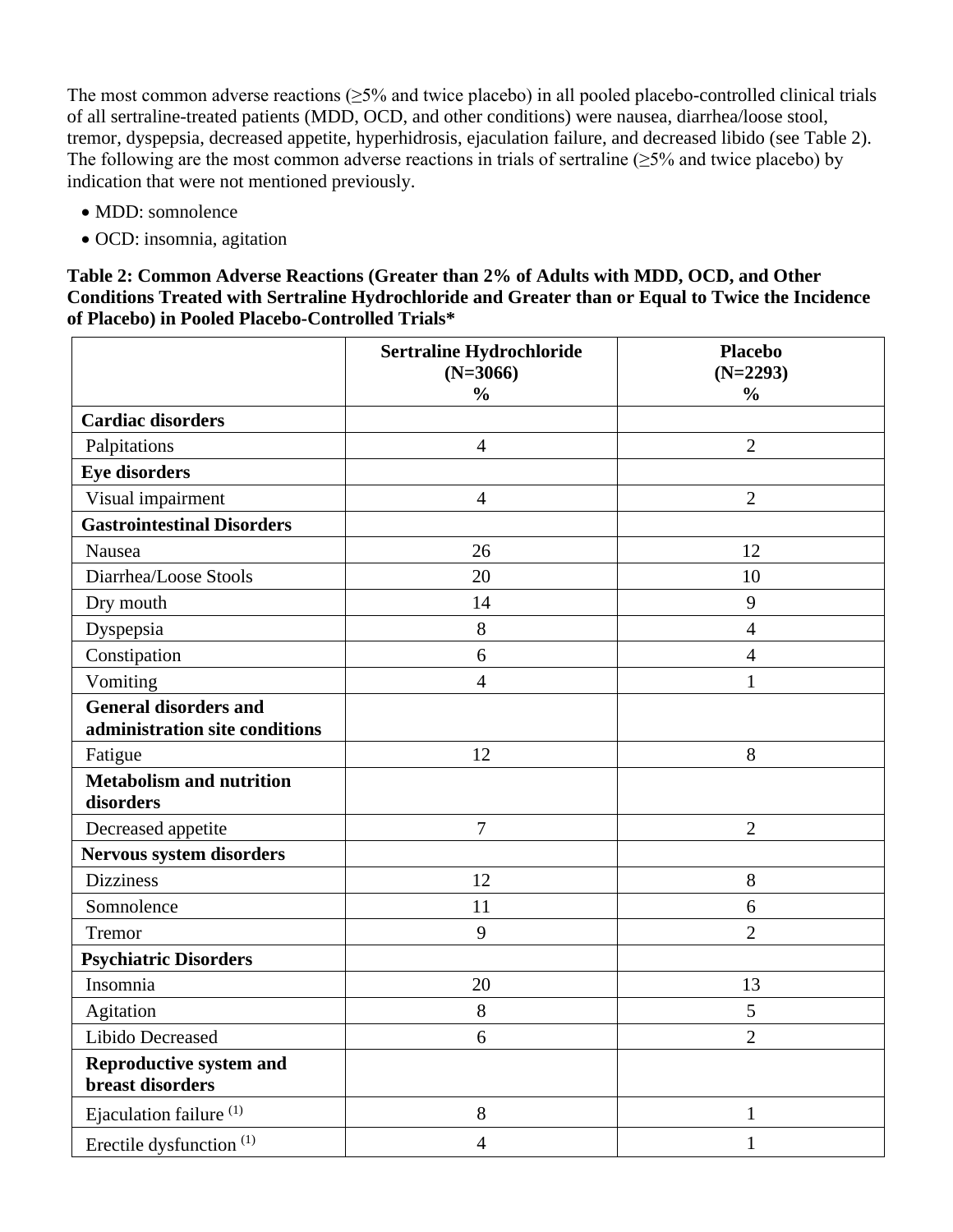| Ejaculation disorder $(1)$                       |  |
|--------------------------------------------------|--|
| Male sexual dysfunction $(1)$                    |  |
| <b>Skin and subcutaneous tissue</b><br>disorders |  |
| <b>Hyperhidrosis</b>                             |  |

<sup>(1)</sup> Denominator used was for male patients only  $(n=1316$  sertraline; n=973 placebo).

\* Adverse reactions that occurred greater than 2% in sertraline hydrochloride-treated patients and at least 2% greater in sertraline hydrochloride-treated patients than placebo-treated patients.

#### Adverse Reactions Leading to Discontinuation in Placebo-Controlled Clinical Trials

In all placebo-controlled studies, 368 (12%) of the 3066 patients who received sertraline discontinued treatment due to an adverse reaction, compared with 93 (4%) of the 2293 placebo-treated patients. In placebo-controlled studies, the following were the common adverse reactions leading to discontinuation in sertraline-treated patients:

- All sertraline -treated patients (MDD, OCD, and Other Conditions): nausea (3%), diarrhea (2%), agitation (2%), and insomnia (2%).
- MDD (>2% and twice placebo): decreased appetite, dizziness, fatigue, headache, somnolence, tremor, and vomiting.
- OCD: somnolence.

## Male and Female Sexual Dysfunction

Although changes in sexual desire, sexual performance and sexual satisfaction often occur as manifestations of a psychiatric disorder, they may also be a consequence of SSRI treatment. However, reliable estimates of the incidence and severity of untoward experiences involving sexual desire, performance and satisfaction are difficult to obtain, in part because patients and healthcare providers may be reluctant to discuss them. Accordingly, estimates of the incidence of untoward sexual experience and performance cited in labeling may underestimate their actual incidence.

Table 3 below displays the incidence of sexual adverse reactions reported by at least 2% of sertraline -treated patients and twice placebo from pooled placebo-controlled trials of MDD, OCD, and other conditions. For men and all indications, the most common adverse reactions (>2% and twice placebo) included: ejaculation failure, decreased libido, erectile dysfunction, ejaculation disorder, and male sexual dysfunction. For women, the most common adverse reaction  $(\geq 2\%$  and twice placebo) was decreased libido.

## **Table 3: Most Common Sexual Adverse Reactions (≥2% and twice placebo) in Men or Women from Sertraline Hydrochloride Pooled Controlled Trials in Adults with MDD, OCD, and Other Conditions**

|                         | <b>Sertraline Hydrochloride</b><br>$\frac{6}{9}$ | <b>Placebo</b><br>$\frac{6}{6}$ |
|-------------------------|--------------------------------------------------|---------------------------------|
| <b>Men only</b>         | $(N=1316)$                                       | $(N=973)$                       |
| Ejaculation failure     |                                                  |                                 |
| Libido decreased        |                                                  |                                 |
| Erectile dysfunction    |                                                  |                                 |
| Ejaculation disorder    |                                                  |                                 |
| Male sexual dysfunction |                                                  |                                 |
| <b>Women only</b>       | $(N=1750)$                                       | $(N=1320)$                      |
| Libido decreased        |                                                  |                                 |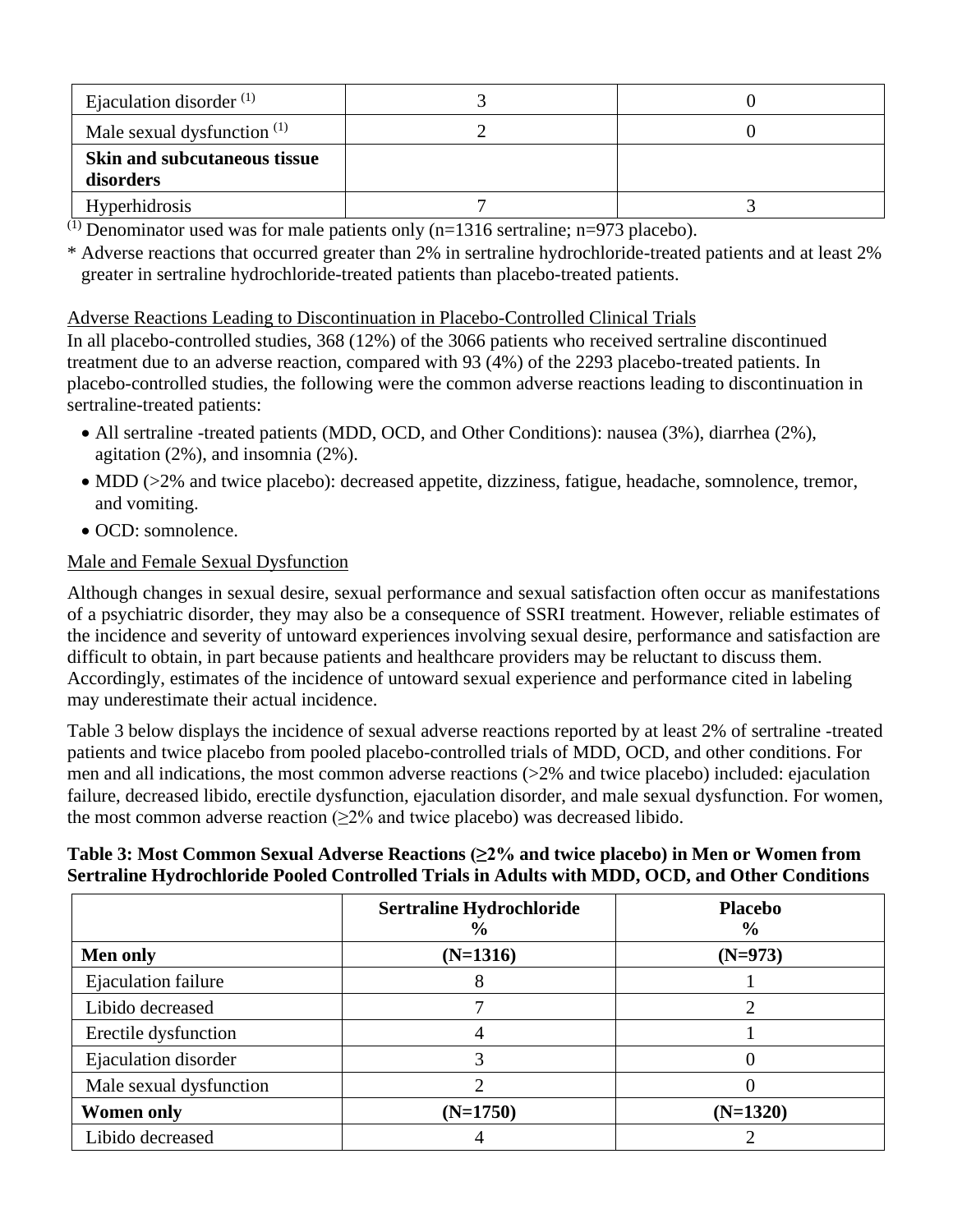## Adverse Reactions in Pediatric Patients

In 281 pediatric patients treated with sertraline in placebo-controlled studies, the overall profile of adverse reactions was generally similar to that seen in adult studies. Adverse reactions that do not appear in Table 3 (most common adverse reactions in adults) yet were reported in at least 2% of pediatric patients and at a rate of at least twice the placebo rate include fever, hyperkinesia, urinary incontinence, aggression, epistaxis, purpura, arthralgia, decreased weight, muscle twitching, and anxiety.

Other Adverse Reactions Observed During the Premarketing Evaluation of Sertraline

Other infrequent adverse reactions, not described elsewhere in the prescribing information, occurring at an incidence of  $\langle 2\%$  in patients treated with sertraline were:

*Cardiac disorders* – tachycardia

*Ear and labyrinth disorders* – tinnitus

*Endocrine disorders* - hypothyroidism

*Eye disorders* - mydriasis, blurred vision

*Gastrointestinal disorders* - hematochezia, melena, rectal hemorrhage

*General disorders and administration site conditions* - edema, gait disturbance, irritability, pyrexia

*Hepatobiliary disorders* - elevated liver enzymes

*Immune system disorders* - anaphylaxis

*Metabolism and nutrition disorders* - diabetes mellitus, hypercholesterolemia, hypoglycemia, increased appetite

*Musculoskeletal and connective tissue disorders* – arthralgia, muscle spasms, tightness, or twitching

*Nervous system disorders* - ataxia, coma, convulsion, decreased alertness, hypoesthesia, lethargy, psychomotor hyperactivity, syncope

*Psychiatric disorders* - aggression, bruxism, confusional state, euphoric mood, hallucination

*Renal and urinary disorders* - hematuria

*Reproductive system and breast disorders* - galactorrhea, priapism, vaginal hemorrhage

*Respiratory, thoracic and mediastinal disorders* - bronchospasm, epistaxis, yawning

*Skin and subcutaneous tissue disorders* - alopecia; cold sweat; dermatitis; dermatitis bullous; pruritus; purpura; erythematous, follicular, or maculopapular rash; urticaria

*Vascular disorders* - hemorrhage, hypertension, vasodilation

# **6.2 Postmarketing Experience**

The following adverse reactions have been identified during post-approval use of another sertraline product. Because these reactions are reported voluntarily from a population of uncertain size, it is not always possible to reliably estimate their frequency or establish a causal relationship to drug exposure.

*Bleeding or clotting disorders* - increased coagulation times (altered platelet function)

*Cardiac disorders* - AV block, bradycardia, atrial arrhythmias, QTc-interval prolongation, ventricular tachycardia (including Torsade de Pointes) *[see Clinical Pharmacology (12.2)]*

*Endocrine disorders* - gynecomastia, hyperprolactinemia, menstrual irregularities, SIADH

*Eye disorders* - blindness, optic neuritis, cataract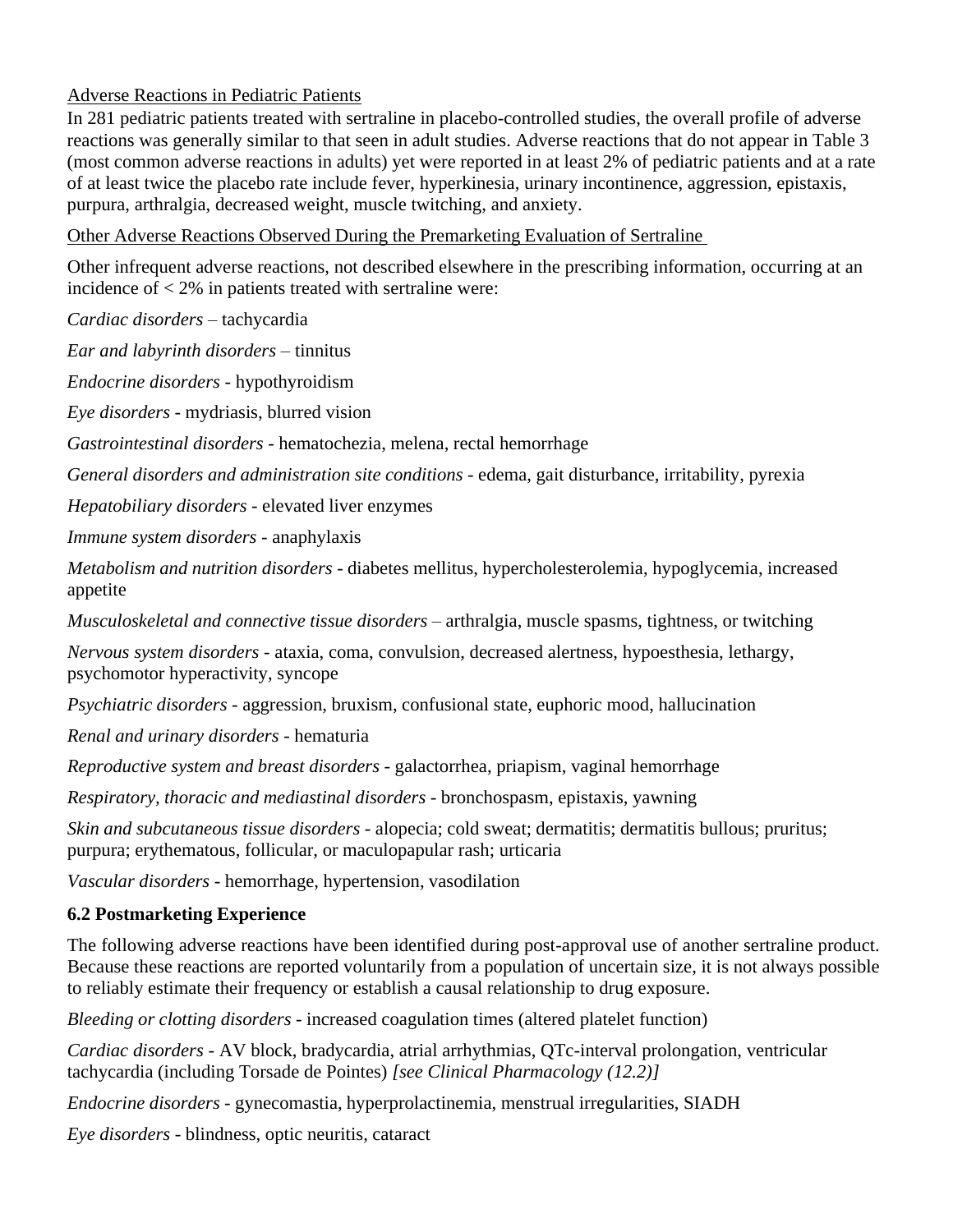*Hepatobiliary disorders* - severe liver events (including hepatitis, jaundice, liver failure with some fatal outcomes), pancreatitis

*Hemic and lymphatic disorders -* agranulocytosis, aplastic anemia and pancytopenia, leukopenia, thrombocytopenia, lupus-like syndrome, serum sickness

*Immune system disorders* - angioedema

*Metabolism and nutrition disorders -* hyponatremia, hyperglycemia

*Musculoskeletal and connective tissue disorders* - rhabdomyolysis, trismus

*Nervous system disorders* - serotonin syndrome, extrapyramidal symptoms (including akathisia and dystonia), oculogyric crisis

*Psychiatric disorders* - psychosis, enuresis, paroniria

*Renal and urinary disorders* - acute renal failure

*Respiratory, thoracic and mediastinal disorders* - pulmonary hypertension

*Skin and subcutaneous tissue disorders* - photosensitivity skin reaction and other severe cutaneous reactions, which potentially can be fatal, such as Stevens-Johnson Syndrome (SJS) and toxic epidermal necrolysis (TEN)

*Vascular disorders -* cerebrovascular spasm (including reversible cerebral vasoconstriction syndrome and Call-Fleming syndrome), vasculitis

# **7 DRUG INTERACTIONS**

## **7.1 Clinically Significant Drug Interactions**

Table 4 includes clinically significant drug interactions with Sertraline HCl Capsules *[see Clinical Pharmacology (12.3)]*.

| Lable 4. Clinically-Significant Drug Interactions with Sertraline HCI Capsules |                                                                                                                                                                                                                                                                      |  |
|--------------------------------------------------------------------------------|----------------------------------------------------------------------------------------------------------------------------------------------------------------------------------------------------------------------------------------------------------------------|--|
| <b>Monoamine Oxidase Inhibitors (MAOIs)</b>                                    |                                                                                                                                                                                                                                                                      |  |
| Clinical Impact:                                                               | The concomitant use of SSRIs, including Sertraline HCl Capsules, and MAOIs<br>increases the risk of serotonin syndrome.                                                                                                                                              |  |
|                                                                                | Sertraline HCl Capsules is contraindicated in patients taking MAOIs, including<br><i>Intervention:</i> MAOIs such as linezolid or intravenous methylene blue <i>[see Dosage and</i><br>Administration (2.4), Contraindications (4), Warnings and Precautions (5.2)]. |  |
| Pimozide                                                                       |                                                                                                                                                                                                                                                                      |  |
| Clinical Impact:                                                               | Increased plasma concentrations of pimozide, a drug with a narrow therapeutic<br>index, may increase the risk of QTc prolongation and ventricular arrhythmias.                                                                                                       |  |
| Intervention:                                                                  | Concomitant use of pimozide and Sertraline HCl Capsules is contraindicated [see<br>Contraindications (4)].                                                                                                                                                           |  |
| <b>Other Serotonergic Drugs</b>                                                |                                                                                                                                                                                                                                                                      |  |
| Clinical Impact:                                                               | The concomitant use of serotonergic drugs with Sertraline HCl Capsules increases<br>the risk of serotonin syndrome.                                                                                                                                                  |  |
|                                                                                | Monitor patients for signs and symptoms of serotonin syndrome, particularly<br><i>Intervention:</i> during treatment initiation and dosage increases. If serotonin syndrome occurs,                                                                                  |  |

|  |  |  |  | Table 4. Clinically-Significant Drug Interactions with Sertraline HCl Capsules |
|--|--|--|--|--------------------------------------------------------------------------------|
|--|--|--|--|--------------------------------------------------------------------------------|

| <i>Intervention:</i> during treatment initiation and dosage increases. If serotonin syndrome occ |
|--------------------------------------------------------------------------------------------------|
| consider discontinuation of Sertraline HCl Capsules and/or concomitant                           |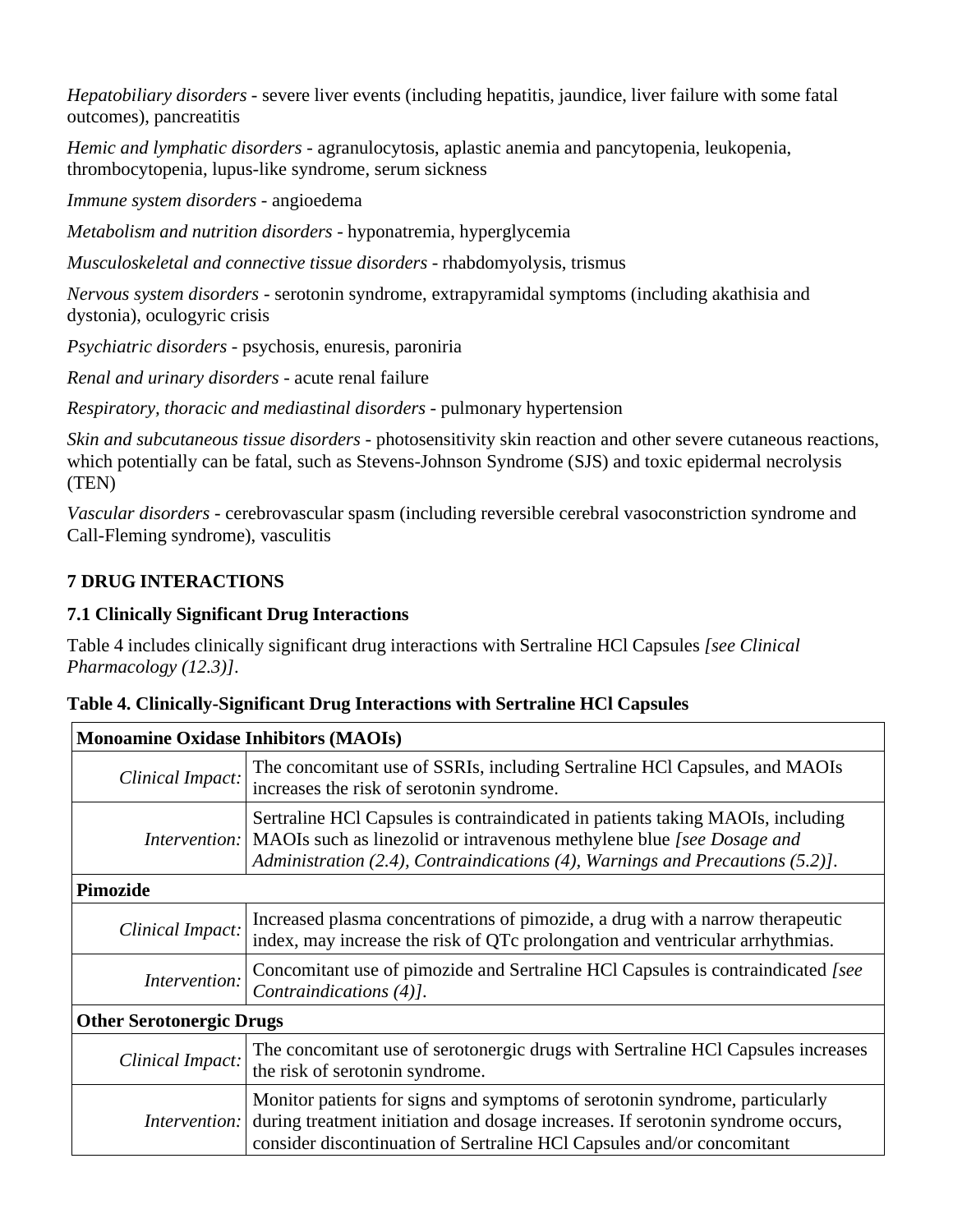|                                             | serotonergic drugs [see Warnings and Precautions (5.2)].                                                                                                                                                                                                                                       |  |
|---------------------------------------------|------------------------------------------------------------------------------------------------------------------------------------------------------------------------------------------------------------------------------------------------------------------------------------------------|--|
|                                             | Drugs that Interfere with Hemostasis (antiplatelet agents and anticoagulants)                                                                                                                                                                                                                  |  |
| Clinical Impact:                            | The concurrent use of an antiplatelet agent or anticoagulant with Sertraline HCl<br>Capsules may potentiate the risk of bleeding.                                                                                                                                                              |  |
| Intervention:                               | Inform patients of the increased risk of bleeding associated with the concomitant<br>use of Sertraline HCl Capsules and antiplatelet agents and anticoagulants. For<br>patients taking warfarin, carefully monitor the international normalized ratio [see<br>Warnings and Precautions (5.3)]. |  |
| <b>Drugs Highly Bound to Plasma Protein</b> |                                                                                                                                                                                                                                                                                                |  |
| Clinical Impact:                            | Sertraline is highly bound to plasma protein. The concomitant use of Sertraline HCl<br>Capsules with another drug that is highly bound to plasma protein may increase<br>free concentrations of sertraline or other tightly-bound drugs in plasma [see<br>Clinical Pharmacology (12.3)].       |  |
| Intervention:                               | Monitor for adverse reactions and reduce dosage of Sertraline HCl Capsules or<br>other protein-bound drugs as warranted.                                                                                                                                                                       |  |
| <b>Drugs Metabolized by CYP2D6</b>          |                                                                                                                                                                                                                                                                                                |  |
| Clinical Impact:                            | Sertraline HCl Capsules are a CYP2D6 inhibitor [see Clinical Pharmacology<br>$(12.3)$ ]. The concomitant use of Sertraline HCl capsules with a CYP2D6 substrate<br>may increase the exposure of the CYP2D6 substrate.                                                                          |  |
| <i>Intervention:</i>                        | Decrease the dosage of a CYP2D6 substrate if needed with concomitant Sertraline<br>HCl Capsules use. Conversely, an increase in dosage of a CYP2D6 substrate may<br>be needed if Sertraline HCl Capsules are discontinued.                                                                     |  |
| <b>Phenytoin</b>                            |                                                                                                                                                                                                                                                                                                |  |
| Clinical Impact:                            | Phenytoin is a narrow therapeutic index drug. Sertraline HCl Capsules may<br>increase phenytoin concentrations.                                                                                                                                                                                |  |
| Intervention:                               | Monitor phenytoin levels when initiating or titrating Sertraline HCl Capsules.<br>Reduce phenytoin dosage if needed.                                                                                                                                                                           |  |
| <b>Drugs that Prolong the QTc Interval</b>  |                                                                                                                                                                                                                                                                                                |  |
| Clinical Impact:                            | The risk of QTc prolongation and/or ventricular arrhythmias (e.g., TdP) is<br>increased with concomitant use of Sertraline HCl Capsules with other drugs which<br>prolong the QTc interval [see Warnings and Precautions (5.10), Clinical<br>Pharmacology (12.2)].                             |  |
| Intervention:                               | Pimozide is contraindicated for use with Sertraline HCl Capsules. Avoid the<br>concomitant use of drugs known to prolong the QTc interval.                                                                                                                                                     |  |

# **7.2 Drugs Having No Clinically Important Interactions with Sertraline HCl**

Based on pharmacokinetic studies with another sertraline HCl formulation, no dosage adjustment of Sertraline HCl Capsules is necessary when used in combination with cimetidine. Additionally, no dosage adjustment is required for diazepam, lithium, atenolol, tolbutamide, digoxin, and drugs metabolized by CYP3A4, when Sertraline HCl Capsules is administered concomitantly *[see Clinical Pharmacology (12.3)]*.

### **7.3 False-Positive Screening Tests for Benzodiazepines**

False-positive urine immunoassay screening tests for benzodiazepines have been reported in patients taking another sertraline HCl product. This finding is due to lack of specificity of the screening tests. False-positive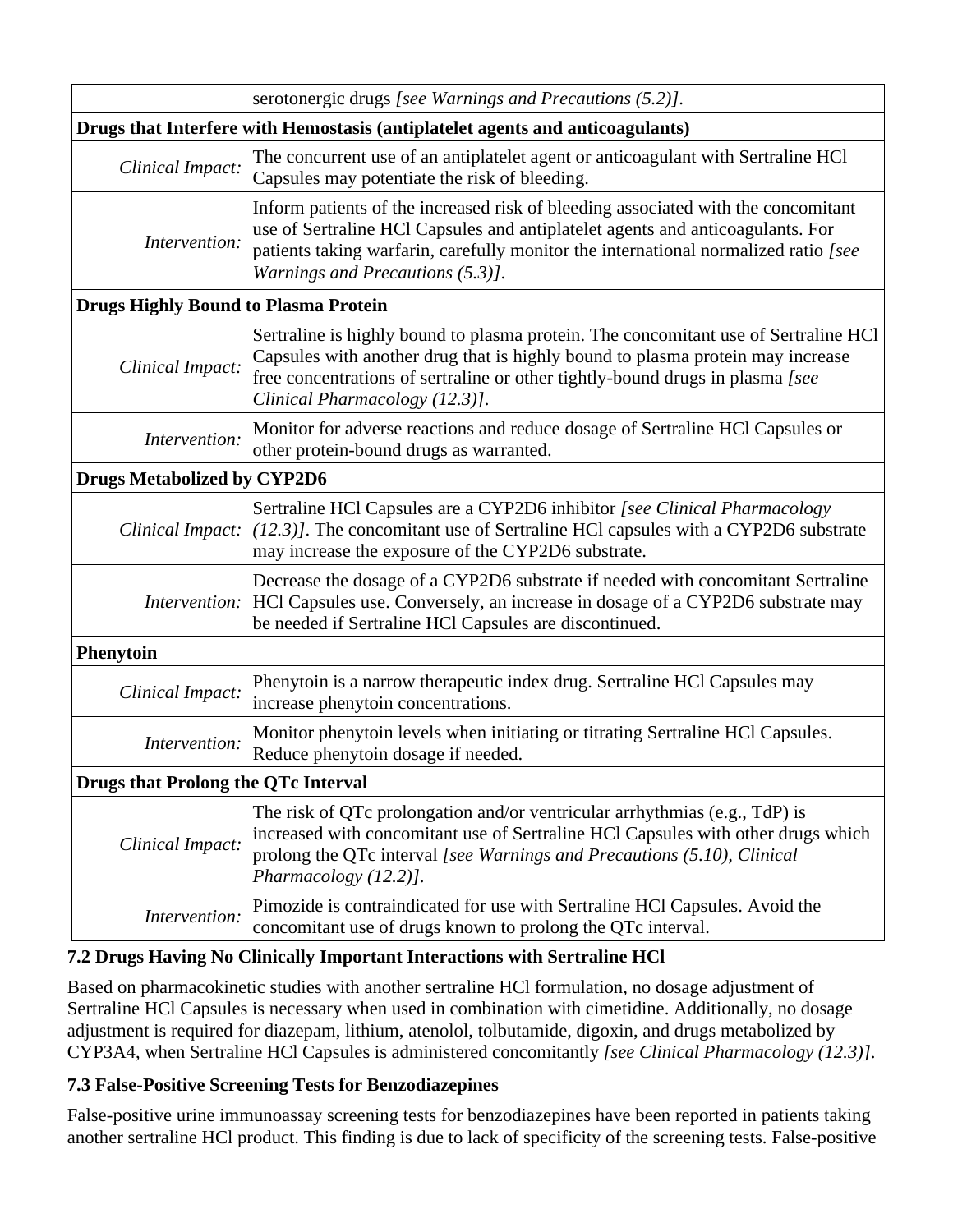test results may be expected for several days following discontinuation of Sertraline HCl Capsules. Confirmatory tests, such as gas chromatography/mass spectrometry, will distinguish sertraline from benzodiazepines.

# **8 USE IN SPECIFIC POPULATIONS**

## **8.1 Pregnancy**

# Pregnancy Exposure Registry

There is a pregnancy exposure registry that monitors pregnancy outcomes in women exposed to antidepressants during pregnancy. Healthcare providers should encourage patients to enroll by calling the National Pregnancy Registry for Antidepressants at 1-866-961-2388 or visiting online at [https://womensmentalhealth.org/research/pregnancyregistry/antidepressants.](https://womensmentalhealth.org/research/pregnancyregistry/antidepressants)

## Risk Summary

Overall, available published epidemiologic studies of pregnant women exposed to sertraline in the first trimester suggest no difference in major birth defect risk compared to the background rate for major birth defects in comparator populations. Some studies have reported increases for specific major birth defects; however, these study results are inconclusive *(see Data)*. There are clinical considerations regarding neonates exposed to SSRIs, including Sertraline HCl Capsules, during the third trimester of pregnancy *(see Clinical Considerations)*.

Although no malformations were observed in animal reproduction studies, delayed fetal ossification was observed when sertraline was administered during the period of organogenesis at doses less than the maximum recommended human dose (MRHD) in rats and doses approximately 4 times the MRHD in rabbits on a mg/m<sup>2</sup> basis in adults. When sertraline was administered to female rats during the last third of gestation, there was an increase in the number of stillborn pups and pup deaths during the first four days after birth at the MRHD *(see Data)*.

The background risk of major birth defects and miscarriage for the indicated population are unknown. In the U.S. general population, the estimated background risk of major birth defects and miscarriage in clinically recognized pregnancies is 2 to 4% and 15 to 20%, respectively. Advise a pregnant woman of possible risks to the fetus when prescribing Sertraline HCl Capsules.

### Clinical Considerations

# *Disease-Associated Maternal and/or Embryo/Fetal Risk*

A prospective longitudinal study followed 201 pregnant women with a history of major depression who were euthymic taking antidepressants at the beginning of pregnancy. The women who discontinued antidepressants during pregnancy were more likely to experience a relapse of major depression than women who continued antidepressants. Consider the risks of untreated depression when discontinuing or changing treatment with antidepressant medication during pregnancy and postpartum.

# *Fetal/Neonatal Adverse Reactions*

Exposure to SSRIs, including Sertraline HCl Capsules, in late pregnancy may lead to an increased risk for neonatal complications requiring prolonged hospitalization, respiratory support, and tube feeding, and/or persistent pulmonary hypertension of the newborn (PPHN).

When treating a pregnant woman with Sertraline HCl Capsules during the third trimester, carefully consider both the potential risks and benefits of treatment. Monitor neonates who were exposed to sertraline in the third trimester of pregnancy for PPHN and drug discontinuation syndrome *(see Data)*.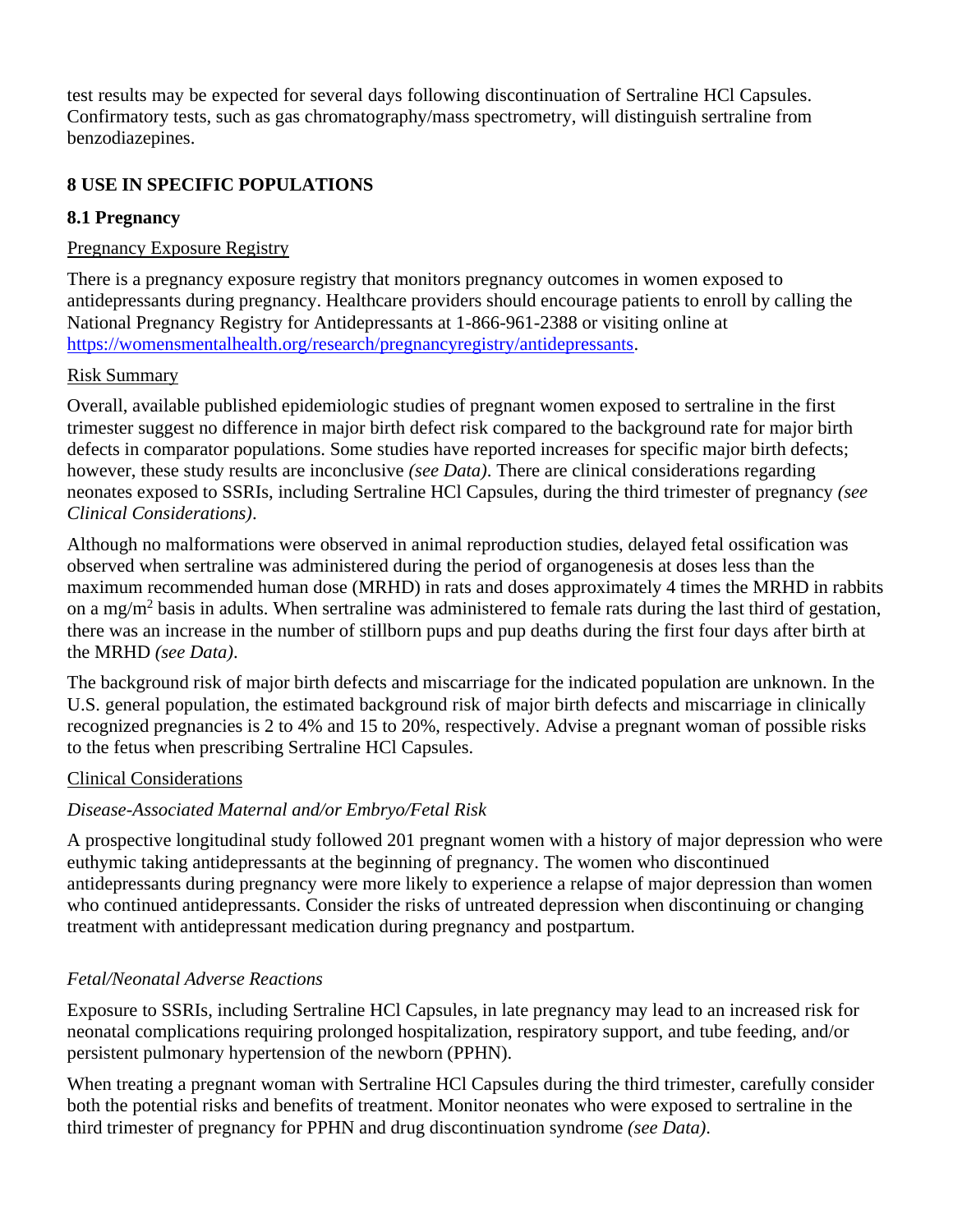### Data

### *Human Data*

## Third Trimester Exposure

Neonates exposed to sertraline and other SSRIs late in the third trimester have developed complications requiring prolonged hospitalization, respiratory support, and tube feeding. These findings are based on postmarketing reports. Such complications can arise immediately upon delivery. Reported clinical findings have included respiratory distress, cyanosis, apnea, seizures, temperature instability, feeding difficulty, vomiting, hypoglycemia, hypotonia, hypertonia, hyperreflexia, tremor, jitteriness, irritability, and constant crying. These features are consistent with either a direct toxic effect of SSRIs or, possibly, a drug discontinuation syndrome. In some cases, the clinical picture was consistent with serotonin syndrome *[see Warnings and Precautions (5.2)]*.

Exposure during late pregnancy to SSRIs may have an increased risk for persistent pulmonary hypertension of the newborn (PPHN). PPHN occurs in 1 to 2 per 1,000 live births in the general population and is associated with substantial neonatal morbidity and mortality. In a retrospective case-control study of 377 women whose infants were born with PPHN and 836 women whose infants were born healthy, the risk for developing PPHN was approximately six-fold higher for infants exposed to SSRIs after the 20<sup>th</sup> week of gestation compared to infants who had not been exposed to antidepressants during pregnancy. A study of 831,324 infants born in Sweden in 1997 to 2005 found a PPHN risk ratio of 2.4 (95% CI 1.2 to 4.3) associated with patient-reported maternal use of SSRIs "in early pregnancy" and a PPHN risk ratio of 3.6 (95% CI 1.2 to 8.3) associated with a combination of patient-reported maternal use of SSRIs "in early pregnancy" and an antenatal SSRI prescription "in later pregnancy".

## First Trimester Exposure

The weight of evidence from epidemiologic studies of pregnant women exposed to sertraline in the first trimester suggest no difference in major birth defect risk compared to the background rate for major birth defects in pregnant women who were not exposed to sertraline. A meta-analysis of studies suggest no increase in the risk of total malformations (summary odds ratio=1.01, 95% CI=0.88 to 1.17) or cardiac malformations (summary odds ratio=0.93, 95% CI=0.70 to 1.23) among offspring of women with first trimester exposure to sertraline. An increased risk of congenital cardiac defects, specifically septal defects, the most common type of congenital heart defect, was observed in some published epidemiologic studies with first trimester sertraline exposure; however, most of these studies were limited by the use of comparison populations that did not allow for the control of confounders such as the underlying depression and associated conditions and behaviors, which may be factors associated with increased risk of these malformations.

### *Animal Data*

Reproduction studies have been performed in rats and rabbits at doses up to 80 mg/kg/day and 40 mg/kg/day, respectively. These doses correspond to approximately 4 times the maximum recommended human dose (MRHD) of 200 mg/day on a mg/m<sup>2</sup> basis in adults. There was no evidence of malformation at any dose level. When pregnant rats and rabbits were given sertraline during the period of organogenesis, delayed ossification was observed in fetuses at doses of 10 mg/kg (0.5 times the MRHD on a mg/m<sup>2</sup> basis) in rats and 40 mg/kg (3.9 times the MRHD on a mg/m<sup>2</sup> basis) in rabbits. When female rats received sertraline during the last third of gestation and throughout lactation, there was an increase in stillborn pups and pup deaths during the first 4 days after birth. Pup body weights were also decreased during the first four days after birth. These effects occurred at a dose of 20 mg/kg (1 times the MRHD on a mg/m<sup>2</sup> basis). The no effect dose for rat pup mortality was 10 mg/kg (0.5 times the MRHD on a mg/m<sup>2</sup> basis). The decrease in pup survival was shown to be due to *in utero* exposure to sertraline. The clinical significance of these effects is unknown.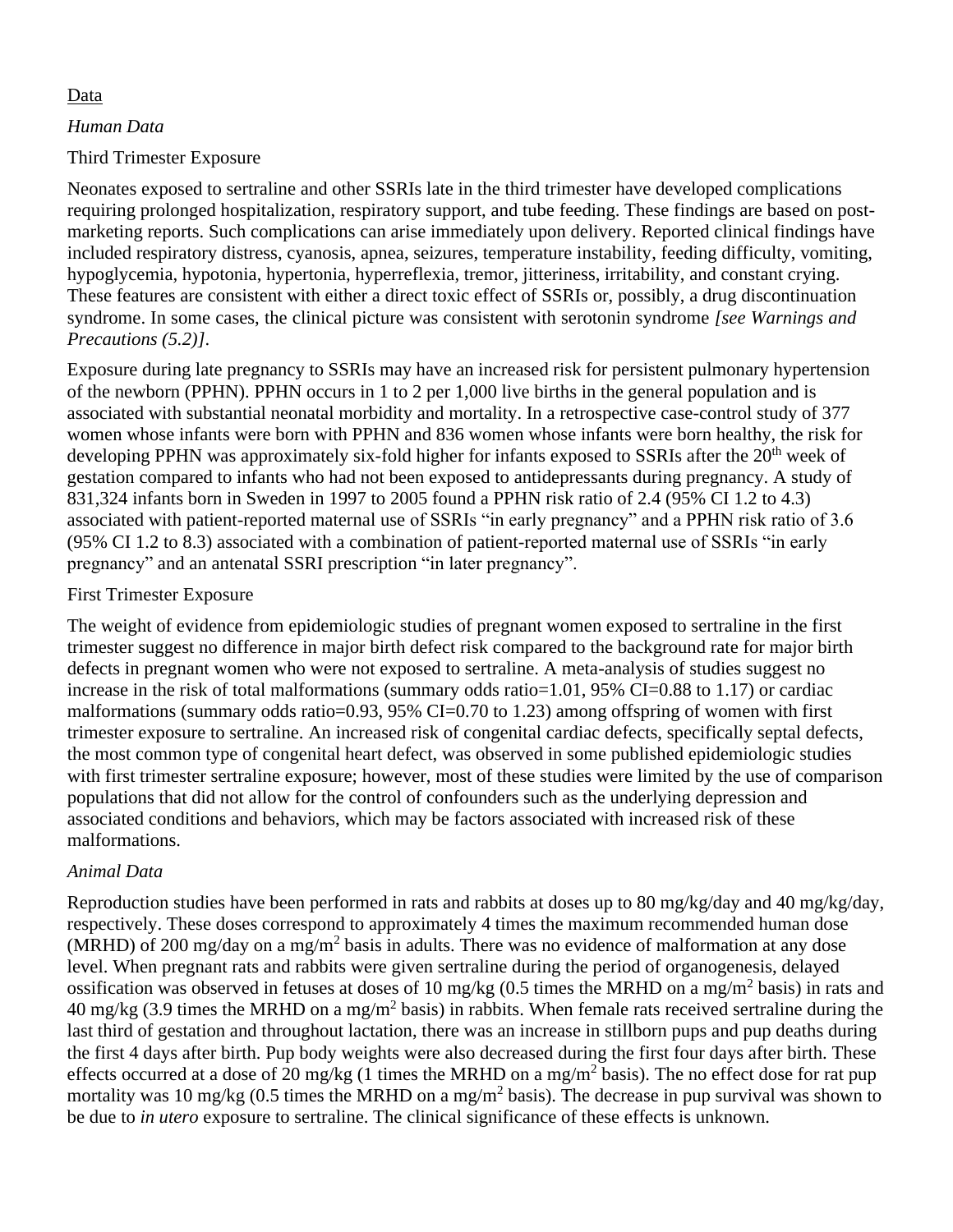## **8.2 Lactation**

### Risk Summary

Available data from published literature demonstrate low levels of sertraline and its metabolites in human milk *(see Data)*. There are no data on the effects of sertraline on milk production. The developmental and health benefits of breastfeeding should be considered along with the mother's clinical need for Sertraline HCl Capsules and any potential adverse effects on the breastfed infant from the drug or from the underlying maternal condition.

## Data

In a published pooled analysis of 53 mother-infant pairs, exclusively human milk-fed infants had an average of 2% (range 0% to 15%) of the sertraline serum levels measured in their mothers. No adverse reactions were observed in these infants.

## **8.4 Pediatric Use**

The safety and effectiveness of Sertraline HCl Capsules have been established in the treatment of OCD in pediatric patients aged 6 to 17 *[see Adverse Reactions (6.1), Clinical Pharmacology (12.3), Clinical Studies (14.2)]*. Safety and effectiveness in pediatric patients with OCD below the age of 6 have not been established.

Safety and effectiveness have not been established in pediatric patients for indications other than OCD. Two placebo-controlled trials were conducted with another sertraline HCl product in pediatric patients with MDD, but the data were not sufficient to support an indication for use in pediatric patients.

### Monitoring Pediatric Patients Treated with Sertraline HCl Capsules

Monitor all patients being treated with antidepressants for clinical worsening, suicidal thoughts, and unusual changes in behavior, especially during the initial few months of treatment, or at times of dose increases or decreases *[see Boxed Warning, Warnings and Precautions (5.1)]*. Decreased appetite and weight loss have been observed with the use of SSRIs. Monitor weight and growth in pediatric patients treated with SSRIs including Sertraline HCl Capsules.

### Weight Loss in Studies in Pediatric Patients with MDD

In a pooled analysis of two 10-week, double-blind, placebo-controlled, flexible dose (50 to 200 mg) outpatient trials for MDD (n=373) with another sertraline HCl product, there was a difference in weight change between sertraline HCl and placebo of roughly 1 kg, for both pediatric patients ages 6 to 11 and pediatric patients ages 12 to 17, in both age groups representing a slight weight loss for the sertraline HCl group compared to a slight gain for the placebo group. For pediatric patients (ages 6 to 11), about 7% of the sertraline HCl-treated patients had a weight loss greater than 7% of body weight compared to 0% of the placebo-treated patients; for pediatric patients (ages 12 to 17), about 2% of sertraline HCl-treated patients had a weight loss  $> 7\%$  of body weight compared to about 1% of placebo-treated patients.

A subset of patients who completed the randomized controlled trials in patients with MDD (sertraline n=99, placebo n=122) were continued into a 24-week, flexible-dose, open-label, extension study. Those subjects who completed 34 weeks of sertraline HCl treatment (10 weeks in a placebo-controlled trial + 24 weeks open-label, n=68) had weight gain that was similar to that expected using data from age-adjusted peers. However, there are no studies that directly evaluate the long-term effects of sertraline HCl on the growth, development, and maturation in pediatric patients.

### Juvenile Animal Toxicity Data

A study conducted in juvenile rats at clinically relevant doses showed delay in sexual maturation, but there was no effect on fertility in either males or females.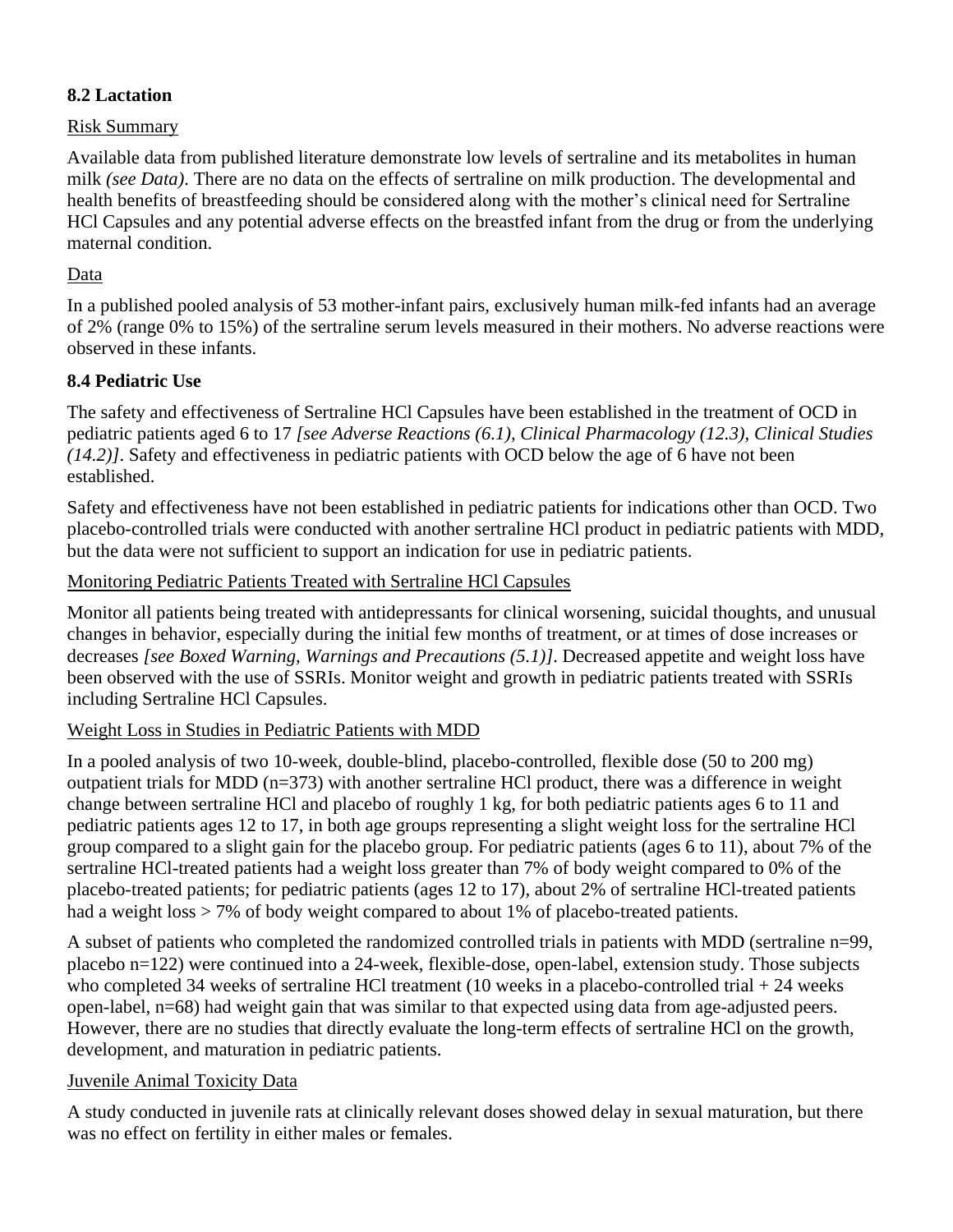In this study in which juvenile rats were treated with oral doses of sertraline at 0, 10, 40 or 80 mg/kg/day from postnatal day 21 to 56, a delay in sexual maturation was observed in males treated with 80 mg/kg/day and females treated with doses  $>10$  mg/kg/day. There was no effect on male and female reproductive endpoints or neurobehavioral development up to the highest dose tested (80 mg/kg/day), except a decrease in auditory startle response in females at 40 and 80 mg/kg/day at the end of treatment but not at the end of the drug-free period. The highest dose of 80 mg/kg/day produced plasma levels (AUC) of sertraline 5 times those seen in pediatric patients (6 to 17 years of age) receiving the maximum recommended dose of sertraline (200 mg/day).

# **8.5 Geriatric Use**

Of the total number of patients with MDD, OCD, and other conditions in clinical studies with another sertraline product, 797 (17%) were  $\geq 65$  years old, while 197 (4%) were  $\geq 75$  years old.

No overall differences in safety or effectiveness were observed between these subjects and younger subjects, and other reported clinical experience has not identified differences in responses between the elderly and younger patients. In general, dose selection for an elderly patient should be conservative, usually starting at the low end of the dosing range, reflecting the greater frequency of decreased hepatic, renal, or cardiac function, and of concomitant disease or other drug therapy.

In 354 geriatric subjects treated with another sertraline HCl product in MDD placebo-controlled trials, the overall profile of adverse reactions was generally similar to that shown in Table 3 *[see Adverse Reactions (6.1)]*, except for tinnitus, arthralgia with an incidence of at least 2% and at a rate greater than placebo in geriatric patients.

SSRIs, including sertraline HCl, have been associated with cases of clinically significant hyponatremia in elderly patients, who may be at greater risk for this adverse reaction *[see Warnings and Precautions (5.8)]*.

# **8.6 Hepatic Impairment**

Sertraline HCl Capsules are not recommended in patients with mild (Child-Pugh score 5 or 6), moderate (Child-Pugh score 7 to 10), or severe (Child-Pugh score 10 to 15) hepatic impairment. The effect of Sertraline HCl Capsules in patients with mild, moderate, or severe hepatic impairment was not studied.

Sertraline plasma exposure was higher in patients with mild hepatic impairment, compared with those with normal hepatic function *[see Clinical Pharmacology (12.3)].*

Dosage adjustments are not possible with the available strengths of Sertraline HCl Capsules.

# **8.7 Renal Impairment**

No dose adjustment is necessary in patients with mild (eGFR 60 to 89 mL/minute/1.73 m<sup>2</sup>), moderate (eGFR 30 to 59 mL/minute/1.73 m<sup>2</sup>), or severe renal impairment (eGFR 15 to 29 mL/minute/1.73 m<sup>2</sup>). Sertraline exposure does not appear to be affected by renal impairment *[see Clinical Pharmacology (12.3)]*.

# **9 DRUG ABUSE AND DEPENDENCE**

# **9.1 Controlled Substance**

Sertraline HCl Capsules contain sertraline, which is not a controlled substance.

# **9.2 Abuse**

In a placebo-controlled, double-blind, randomized study of the comparative abuse liability of another sertraline HCl product, alprazolam, and d-amphetamine in humans, sertraline HCl did not produce the positive subjective effects indicative of abuse potential, such as euphoria or drug liking, that were observed with the other two drugs.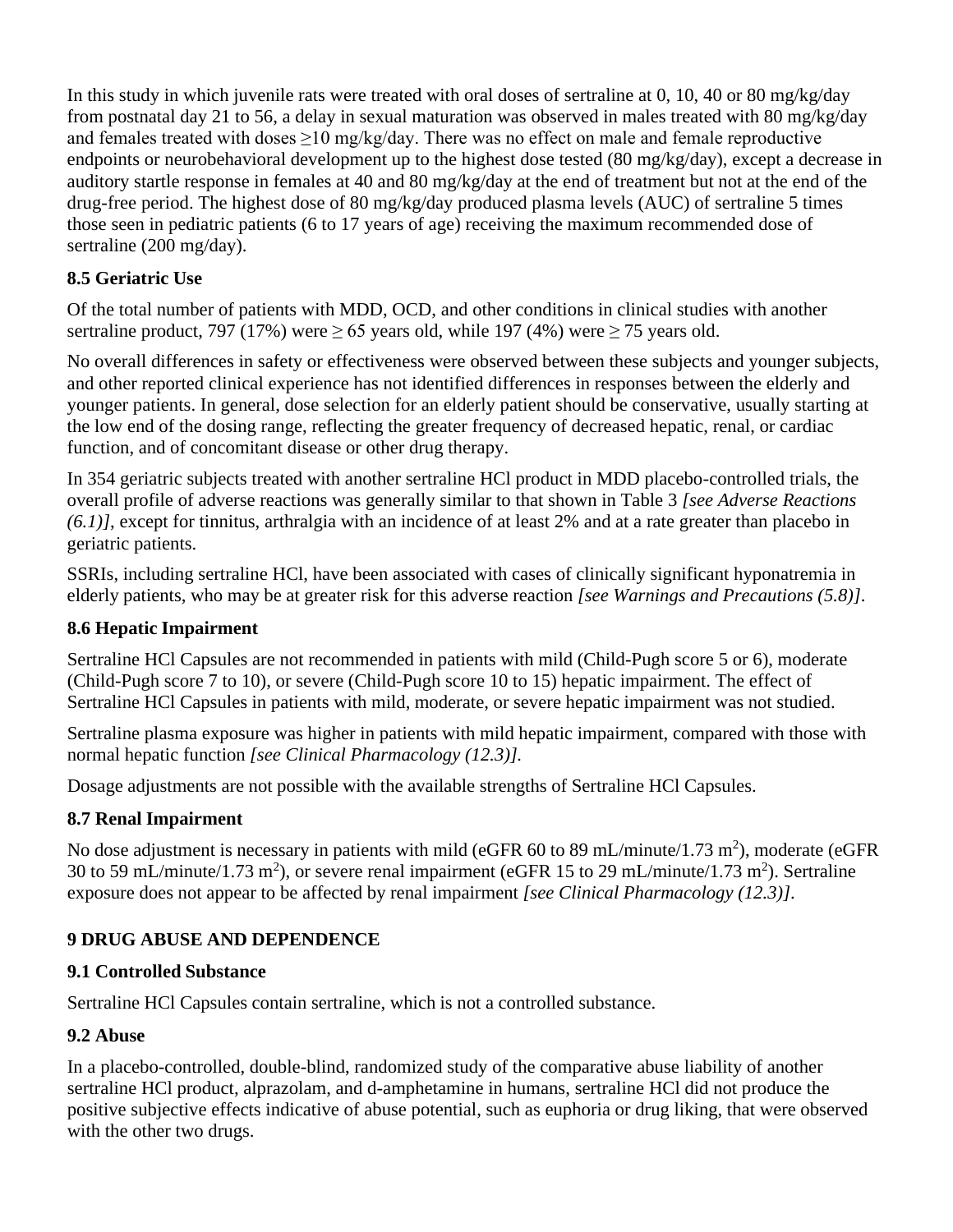## **10 OVERDOSAGE**

The following have been reported with sertraline HCl tablet overdosage:

- Seizures, which may be delayed, and altered mental status including coma.
- Cardiovascular toxicity, which may be delayed, including QRS and QTc interval prolongation. Hypertension most commonly seen, but rarely can see hypotension alone or with co-ingestants including alcohol.
- Serotonin syndrome (patients with a multiple drug overdosage with other proserotonergic drugs may have a higher risk).

Gastrointestinal decontamination with activated charcoal should be considered in patients who present early after a sertraline overdose. Consider contacting a Poison Center (1-800-221-2222) or a medical toxicologist for additional overdosage management recommendations.

## **11 DESCRIPTION**

Sertraline HCl Capsules contain sertraline HCl, a selective serotonin reuptake inhibitor (SSRI). Sertraline HCl has a molecular weight of 342.7 and has the following chemical name: (1S,4S)-4-(3,4-dichlorophenyl)- N-methyl-tetralin-1-amine hydrochloride. The empirical formula  $C_{17}H_{17}Cl_2N \cdot HCl$  is represented by the following structural formula:



Sertraline HCl is a white to almost white crystalline powder that is slightly soluble in water, acetone and isopropyl alcohol.

Sertraline HCl Capsules is for oral administration and contain 168 mg and 224 mg sertraline HCl, equivalent to 150 mg and 200 mg sertraline, and the following inactive ingredients: croscarmellose sodium, gelatin, hydroxypropyl cellulose, magnesium stearate, microcrystalline cellulose, silicon dioxide and titanium dioxide. The 150 mg capsules contain FD&C Yellow No. 5 as a color additive. The 200 mg capsules contain FD&C Blue No. 1 and FD&C Yellow No. 5 as color additives.

# **12 CLINICAL PHARMACOLOGY**

### **12.1 Mechanism of Action**

Sertraline potentiates serotonergic activity in the central nervous system through inhibition of neuronal reuptake of serotonin (5-HT).

### **12.2 Pharmacodynamics**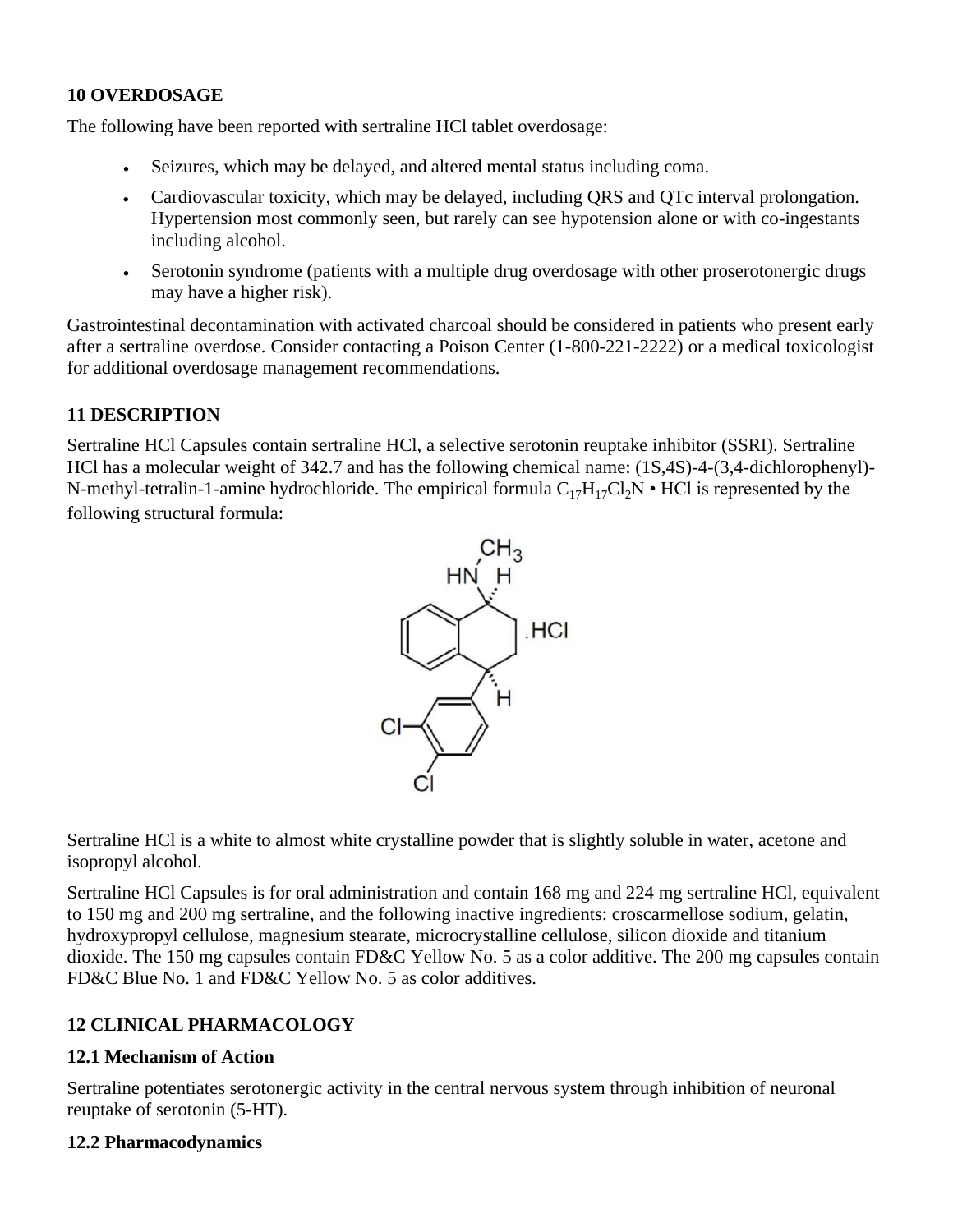Studies at clinically relevant doses have demonstrated that sertraline blocks the uptake of serotonin into human platelets. *In vitro* studies in animals also suggest that sertraline is a potent and selective inhibitor of neuronal serotonin reuptake and has only very weak effects on norepinephrine and dopamine neuronal reuptake. *In vitro* studies have shown that sertraline has no significant affinity for adrenergic (alpha1, alpha2, beta), cholinergic, GABA, dopaminergic, histaminergic, serotonergic (5HT1A, 5HT1B, 5HT2), or benzodiazepine receptors. The chronic administration of sertraline was found in animals to down regulate brain norepinephrine receptors. Sertraline does not inhibit monoamine oxidase.

## Alcohol

In healthy subjects, the acute cognitive and psychomotor effects of alcohol were not potentiated by sertraline.

### Cardiac Electrophysiology

The effect of sertraline on the QTc interval was evaluated in a randomized, double-blind, placebo- and positive-controlled three-period crossover thorough QTc study in 54 healthy adult subjects. At 2-fold the maximum recommended daily dose (~3-fold the steady-state exposure for sertraline and Ndesmethylsertraline), the largest mean ΔΔQTc was 10 ms with upper bound of two-sided 90% confidence interval of 12 ms. The length of the QTc interval was also positively correlated with serum concentrations of sertraline and N-desmethylsertraline concentrations. These concentration-based analyses, however, indicated a lesser effect on QTc at maximally observed concentration than in the primary analysis *[see Warnings and Precautions (5.10), Adverse Reactions (6), Drug Interactions (7.1), Overdosage (10)]*.

## **12.3 Pharmacokinetics**

### Absorption

Following a single dose of Sertraline HCl Capsule at 150 mg, the mean peak plasma concentrations ( $C_{\text{max}}$ ) of sertraline occurred between 4.5 to 8.4 hours post-dosing.

The average terminal elimination half-life of plasma sertraline is about 26 hours. Consistent with the terminal elimination half-life, there is an approximately two-fold accumulation up to steady-state concentrations, which are achieved after one week of once-daily dosing. Linear dose-proportional pharmacokinetics are likely over a range of 150 to 200 mg.

# *Effect of Food*

Administration of Sertraline HCl Capsules with food causes a small increase in Cmax and AUC.

### **Distribution**

*In vitro* protein binding studies performed with radiolabeled 3H-sertraline showed that sertraline is highly bound to serum proteins (98%) in the range of 20 to 500 ng/mL. However, at up to 300 and 200 ng/mL concentrations, respectively, sertraline and N-desmethylsertraline did not alter the plasma protein binding of two other highly protein bound drugs, warfarin and propranolol.

### Elimination

### *Metabolism*

Sertraline undergoes extensive first pass metabolism. The principal initial pathway of metabolism for sertraline is N-demethylation. N-desmethylsertraline has a plasma terminal elimination half-life of 62 to 104 hours. Both *in vitro* biochemical and *in vivo* pharmacological testing have shown N-desmethylsertraline to be substantially less active than sertraline.

### *Excretion*

Both sertraline and N-desmethylsertraline undergo oxidative deamination and subsequent reduction, hydroxylation, and glucuronide conjugation. In a study of radiolabeled sertraline involving two healthy male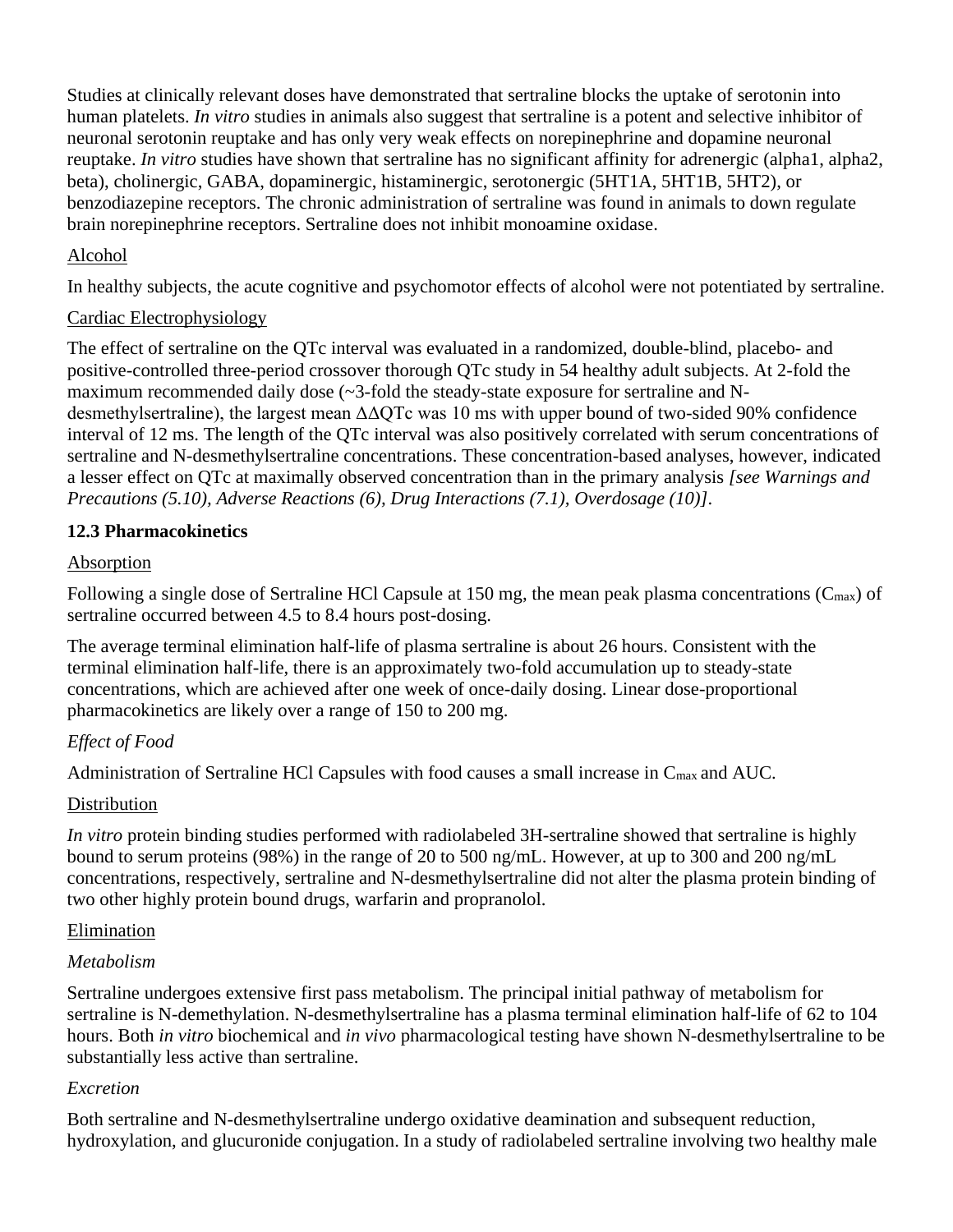subjects, sertraline accounted for less than 5% of the plasma radioactivity. About 40 to 45% of the administered radioactivity was recovered in urine in 9 days. Unchanged sertraline was not detectable in the urine. For the same period, about 40 to 45% of the administered radioactivity was accounted for in feces, including 12 to 14% unchanged sertraline.

Desmethylsertraline exhibits time-related, dose dependent increases in AUC (0 to 24-hour),  $C_{\text{max}}$  and  $C_{\text{min}}$ , with about a 5- to 9-fold increase in these pharmacokinetic parameters between day 1 and day 14.

## Specific Populations

## *Pediatric Patients*

Sertraline pharmacokinetics were evaluated in a group of 61 pediatric patients (29 aged 6 to 12 years, 32 aged 13 to 17 years) including both males ( $N=28$ ) and females ( $N=33$ ). Relative to the adults, pediatric patients aged 6 to 12 years and 13 to 17 years showed about 22% lower AUC (0-24 hr) and C<sub>max</sub> values when plasma concentration was adjusted for weight. The half-life was similar to that in adults, and no genderassociated differences were observed *[see Dosage and Administration (2.1), Use in Specific Populations (8.4)]*.

# *Geriatric Patients*

Sertraline plasma clearance in a group of 16 (8 male, 8 female) elderly patients treated with 100 mg/day of another sertraline HCl product for 14 days was approximately 40% lower than in a similarly studied group of younger (25 to 32 year old) individuals. Steady-state, therefore, was achieved after 2 to 3 weeks in older patients. The same study showed a decreased clearance of desmethylsertraline in older males, but not in older females *[see Use in Specific Populations (8.5)]*.

## *Patients with Hepatic Impairment*

In patients with chronic mild liver impairment ( $N=10$ : 8 patients with Child-Pugh scores of 5-6; and 2 patients with Child-Pugh scores of 7-8) who received 50 mg of another sertraline HCl product per day for 21 days, sertraline clearance was reduced, resulting in approximately 3-fold greater exposure compared to agematched volunteers with normal hepatic function  $(N=10)$ . The exposure to desmethylsertraline was approximately 2-fold greater in patients with mild hepatic impairment compared to age-matched volunteers with normal hepatic function. There were no significant differences in plasma protein binding observed between the two groups. The effects of sertraline in patients with moderate and severe hepatic impairment have not been studied *[see Use in Specific Populations (8.6)]*.

### *Patients with Renal Impairment*

Sertraline is extensively metabolized and excretion of unchanged drug in urine is a minor route of elimination. In volunteers with mild to moderate (CLcr=30-60 mL/min), moderate to severe (CLcr=10-29 mL/min) or severe (receiving hemodialysis) renal impairment (N=10 each group), the pharmacokinetics and protein binding of 200 mg sertraline per day maintained for 21 days were not altered compared to agematched volunteers  $(N=12)$  with no renal impairment. Thus, sertraline multiple dose pharmacokinetics appear to be unaffected by renal impairment *[see Use in Specific Populations (8.7)]*.

### Drug Interaction Studies

# *Pimozide*

In a controlled study of a single dose (2 mg) of pimozide, 200 mg of another sertraline HCl product (once daily) co-administration to steady state was associated with a mean increase in pimozide AUC and  $C_{max}$  of about 40%, but was not associated with any changes in ECG. The highest recommended pimozide dose (10 mg) has not been evaluated in combination with sertraline. The effect on QTc interval and PK parameters at doses higher than 2 mg of pimozide are not known *[see Drug Interactions (7.1)]*.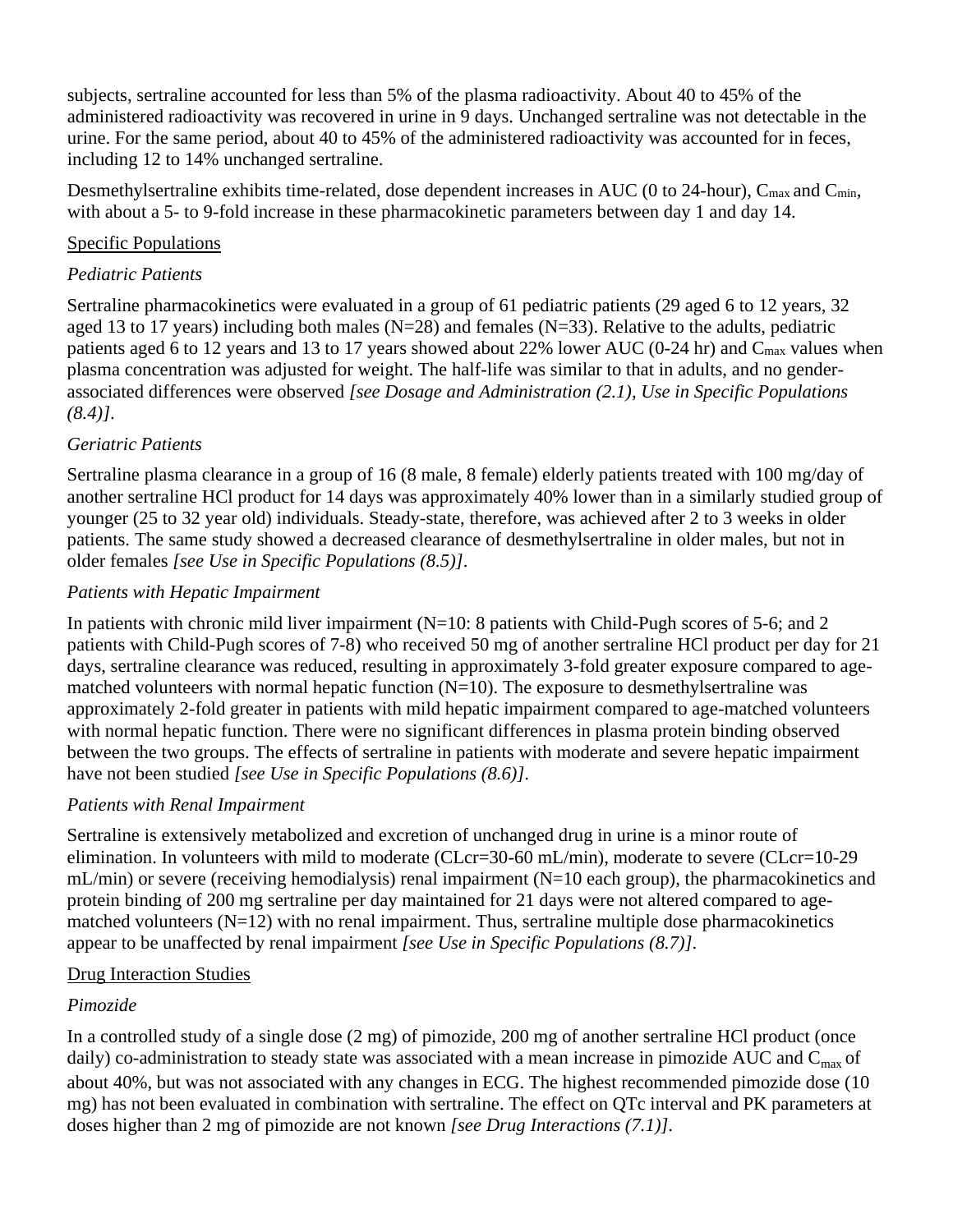# *Drugs Metabolized by CYP2D6*

Many antidepressant drugs (e.g., SSRIs, including sertraline, and most tricyclic antidepressant drugs) inhibit the biochemical activity of the drug metabolizing isozyme CYP2D6 (debrisoquin hydroxylase), and, thus, may increase the plasma concentrations of co-administered drugs that are metabolized by CYP2D6. The drugs for which this potential interaction is of greatest concern are those metabolized primarily by CYP2D6 and that have a narrow therapeutic index (e.g., tricyclic antidepressant drugs and the Type 1C antiarrhythmics propafenone and flecainide). The extent to which this interaction is an important clinical problem depends on the extent of the inhibition of CYP2D6 by the antidepressant and the therapeutic index of the co-administered drug. There is variability among the drugs effective in the treatment of MDD in the extent of clinically important 2D6 inhibition, and in fact sertraline at lower doses has a less prominent inhibitory effect on 2D6 than some others in the class. Nevertheless, even sertraline has the potential for clinically important 2D6 inhibition *[see Drug Interactions (7.1)]*.

## *Phenytoin*

Clinical trial data suggested that sertraline may increase phenytoin concentrations *[see Drug Interactions (7.1)]*.

## *Cimetidine*

In a study assessing disposition of sertraline (100 mg) on the second of 8 days of cimetidine administration (800 mg daily), there were increases in sertraline mean AUC (50%),  $C_{\text{max}}(24\%)$  and half-life (26%) compared to the placebo group *[see Drug Interactions (7.2)]*.

## *Diazepam*

In a study comparing the disposition of intravenously administered diazepam before and after 21 days of dosing with either sertraline (50 to 200 mg/day escalating dose) or placebo, there was a 32% decrease relative to baseline in diazepam clearance for the sertraline group compared to a 19% decrease relative to baseline for the placebo group ( $p<0.03$ ). There was a 23% increase in  $T_{\text{max}}$  for desmethyldiazepam in the sertraline group compared to a 20% decrease in the placebo group (p<0.03) *[see Drug Interactions (7.2)]*.

# *Lithium*

In a placebo-controlled trial in normal volunteers, the administration of two doses of another sertraline HCl product did not significantly alter steady-state lithium levels or the renal clearance of lithium *[see Drug Interactions (7.2)]*.

# *Tolbutamide*

In a placebo-controlled trial in normal volunteers, administration of another sertraline HCl product for 22 days (including 200 mg/day for the final 13 days) caused a statistically significant 16% decrease from baseline in the clearance of tolbutamide following an intravenous 1000 mg dose. Sertraline administration did not noticeably change either the plasma protein binding or the apparent volume of distribution of tolbutamide, suggesting that the decreased clearance was due to a change in the metabolism of the drug *[see Drug Interactions (7.2)]*.

# *Atenolol*

Sertraline (100 mg) when administered to 10 healthy male subjects had no effect on the beta-adrenergic blocking ability of atenolol *[see Drug Interactions (7.2)]*.

# *Digoxin*

In a placebo-controlled trial in normal volunteers, administration of another sertraline HCl product for 17 days (including 200 mg/day for the last 10 days) did not change serum digoxin levels or digoxin renal clearance *[see Drug Interactions (7.2)]*.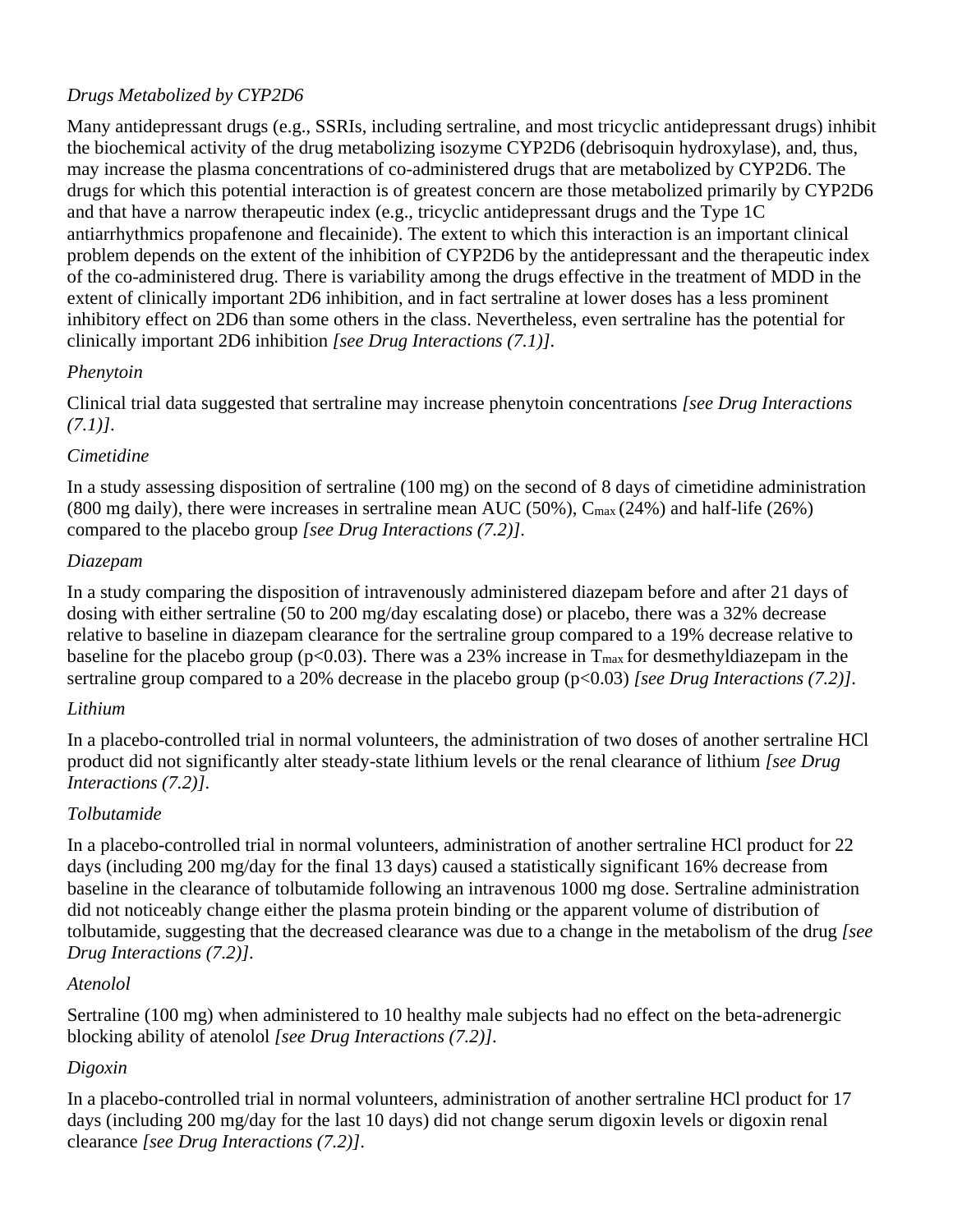# *Drugs Metabolized by CYP3A4*

In three separate *in vivo* interaction studies, sertraline was co-administered with CYP3A4 substrates, terfenadine, carbamazepine, or cisapride under steady-state conditions. The results of these studies indicated that sertraline did not increase plasma concentrations of terfenadine, carbamazepine, or cisapride. These data indicate that sertraline's extent of inhibition of CYP3A4 activity is not likely to be of clinical significance. Results of the interaction study with cisapride indicate that sertraline 200 mg (once daily) induces the metabolism of cisapride (cisapride AUC and Cmax were reduced by about 35%) *[see Drug Interactions (7.2)]*.

## *Microsomal Enzyme Induction*

Preclinical studies have shown sertraline to induce hepatic microsomal enzymes. In clinical studies, sertraline was shown to induce hepatic enzymes minimally as determined by a small (5%) but statistically significant decrease in antipyrine half-life following administration of 200 mg of sertraline per day for 21 days. This small change in antipyrine half-life reflects a clinically insignificant change in hepatic metabolism.

# **13 NONCLINICAL TOXICOLOGY**

## **13.1 Carcinogenesis, Mutagenesis, Impairment of Fertility**

#### Carcinogenesis

Lifetime carcinogenicity studies were carried out in CD-1 mice and Long-Evans rats at doses up to 40 mg/kg/day. These doses correspond to 1 times (mice) and 2 times (rats) the maximum recommended human dose (MRHD) of 200 mg/day on a mg/m<sup>2</sup> basis. There was a dose-related increase of liver adenomas in male mice receiving sertraline at 10 to 40 mg/kg (0.25 to 1.0 times the MRHD on a mg/m<sup>2</sup> basis). No increase was seen in female mice or in rats of either sex receiving the same treatments, nor was there an increase in hepatocellular carcinomas. Liver adenomas have a variable rate of spontaneous occurrence in the CD-1 mouse and are of unknown significance to humans. There was an increase in follicular adenomas of the thyroid in female rats receiving sertraline at 40 mg/kg (2 times the MRHD on a mg/m<sup>2</sup> basis); this was not accompanied by thyroid hyperplasia. While there was an increase in uterine adenocarcinomas in rats receiving sertraline at 10 to 40 mg/kg (0.5 to 2.0 times the MRHD on a mg/m<sup>2</sup> basis) compared to placebo controls, this effect was not clearly drug related.

### Mutagenesis

Sertraline had no genotoxic effects, with or without metabolic activation, based on the following assays: bacterial mutation assay; mouse lymphoma mutation assay; and tests for cytogenetic aberrations *in vivo* in mouse bone marrow and *in vitro* in human lymphocytes.

### Impairment of Fertility

A decrease in fertility was seen in one of two rat studies at a dose of 80 mg/kg (approximately 4 times the maximum recommended human dose on a mg/m<sup>2</sup> basis in adults).

# **14 CLINICAL STUDIES**

### **14.1 Major Depressive Disorder**

The efficacy of Sertraline HCl Capsules for the treatment of major depressive disorder (MDD) in adult patients is based upon adequate and well-controlled studies of another sertraline HCl product (referred to as "sertraline" in this section). The results of these adequate and well-controlled studies of sertraline are presented below.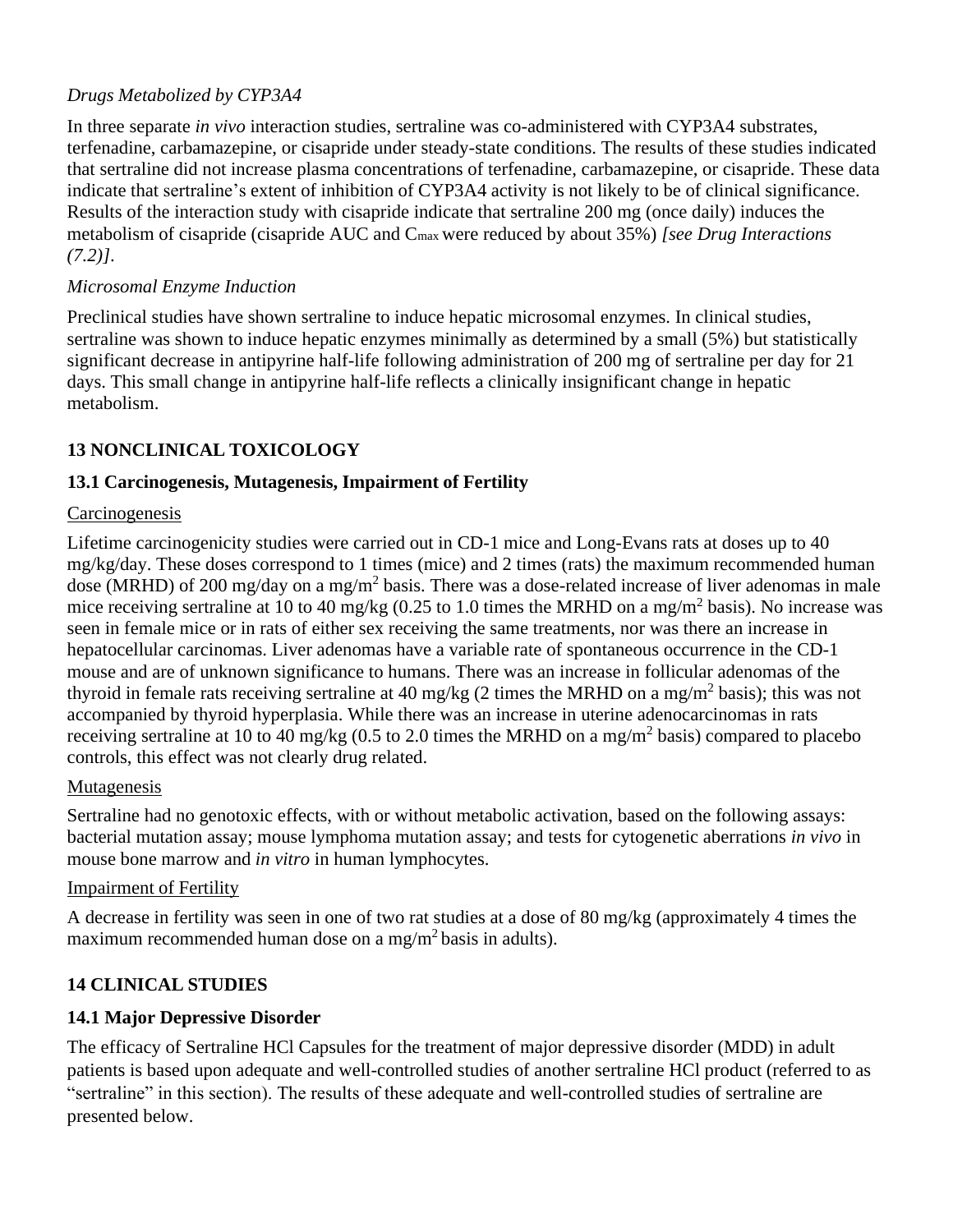The efficacy of sertraline as a treatment for MDD was established in two randomized, double-blind, placebocontrolled studies and one double-blind, randomized-withdrawal study following an open label study in adult (ages 18 to 65) outpatients who met the Diagnostic and Statistical Manual of Mental Disorders (DSM-III) criteria for MDD (studies MDD-1 and MDD-2).

- Study MDD-1 was an 8-week, 3-arm study with flexible dosing of sertraline, amitriptyline, and placebo. Adult patients received sertraline (N=126, in a daily dose titrated weekly to 50 mg, 100 mg, or 200 mg), amitriptyline (N=123, in a daily dose titrated weekly to 50 mg, 100 mg, or 150 mg), or placebo (N= 130).
- Study MDD-2 was a 6-week, multicenter parallel study of three fixed doses of sertraline administered once daily at 50 mg (N=82), 100 mg (N=75), and 200 mg (N=56) doses and placebo (N=76) in the treatment of adult outpatients with MDD.

Overall, these studies demonstrated sertraline to be superior to placebo on the Hamilton Rating Scale for Depression (HAMD-17) and the Clinical Global Impression Severity (CGI-S) of Illness and Global Improvement (CGI-I) scores. Study MDD-2 was not readily interpretable regarding a dose response relationship for effectiveness.

A third study (Study MDD-3) involved adult outpatients meeting the DSM-III criteria for MDD who had responded by the end of an initial 8-week open treatment phase on sertraline 50 to 200 mg/day. These patients (n=295) were randomized to continuation on double-blind sertraline 50 to 200 mg/day or placebo for 44 weeks. A statistically significantly lower relapse rate was observed for patients taking sertraline compared to those on placebo: sertraline [n=11 (8%)] and placebo [n=31 (39%)]. The mean sertraline dose for completers was 70 mg/day.

Analyses for gender effects on outcome did not suggest any differential responsiveness on the basis of sex.

# **14.2 Obsessive-Compulsive Disorder**

The efficacy of Sertraline HCl Capsules for the treatment of OCD in adults and pediatric patients ages 6 to 17 years is based upon adequate and well-controlled studies of another sertraline HCl product (referred to as "sertraline" in this section). The results of these adequate and well-controlled studies of sertraline are presented below.

### Adults with OCD

The effectiveness of sertraline in the treatment of OCD was demonstrated in three multicenter placebocontrolled studies of adult (age 18 to 65) non-depressed outpatients (Studies OCD-1, OCD-2, and OCD-3). Patients in all three studies had moderate to severe OCD (DSM-III or DSM-III-R) with mean baseline ratings on the Yale-Brown Obsessive-Compulsive Scale (Y-BOCS) total score ranging from 23 to 25.

- Study OCD-1 was an 8-week randomized, placebo-controlled study with flexible dosing of sertraline in a range of 50 to 200 mg/day, titrated in 50 mg increments every 4 days to a maximally tolerated dose; the mean dose for completers was 186 mg/day. Patients receiving sertraline (N=43) experienced a mean reduction of approximately 4 points on the Y-BOCS total score which was statistically significantly greater than the mean reduction of 2 points in placebo-treated patients (N=44). The mean change in Y-BOCS from baseline to last visit (the primary efficacy endpoint) was -3.79 (sertraline) and -1.48 (placebo).
- Study OCD-2 was a 12-week randomized, placebo-controlled fixed-dose study, including sertraline doses of 50, 100, and 200 mg/day. Sertraline (N=240) was titrated to the assigned dose over two weeks in 50 mg increments every 4 days. Patients receiving sertraline doses of 50 and 200 mg/day experienced mean reductions of approximately 6 points on the Y-BOCS total score, which were statistically significantly greater than the approximately 3 point reduction in placebo-treated patients (N=84). The mean change in Y-BOCS from baseline to last visit (the primary efficacy endpoint) was -5.7 (pooled results from sertraline 50 mg, 100 mg, and 150 mg) and -2.85 (placebo).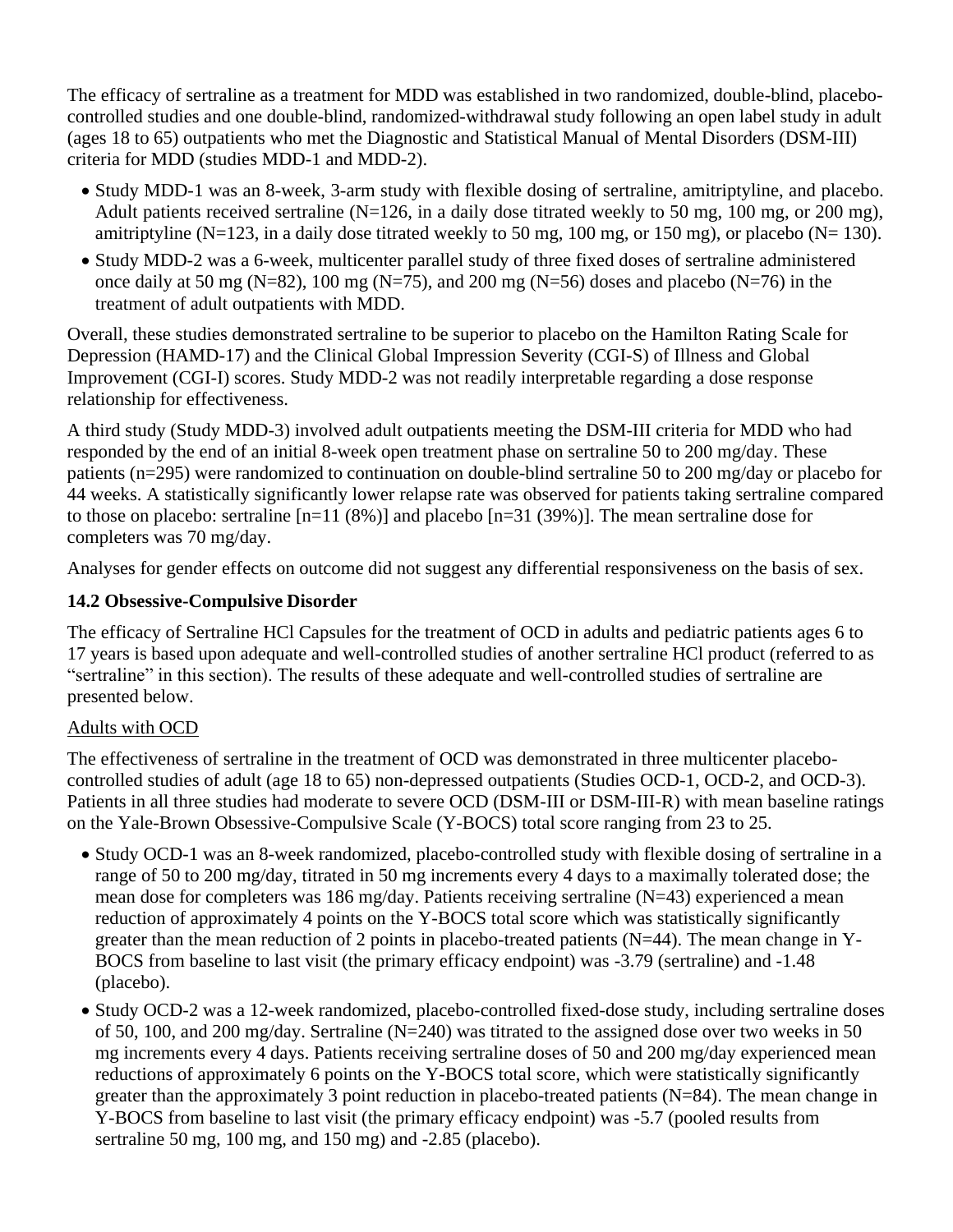• Study OCD-3 was a 12-week randomized, placebo controlled study with flexible dosing of sertraline in a range of 50 to 200 mg/day; the mean dose for completers was 185 mg/day. Sertraline ( $N=241$ ) was titrated to the assigned dose over two weeks in 50 mg increments every 4 days. Patients receiving sertraline experienced a mean reduction of approximately 7 points on the Y-BOCS total score which was statistically significantly greater than the mean reduction of approximately 4 points in placebo-treated patients (N=84). The mean change in Y-BOCS from baseline to last visit (the primary efficacy endpoint) was - 6.5 (sertraline) and -3.6 (placebo).

Analyses for age and gender effects on outcome did not suggest any differential responsiveness on the basis of age or sex.

The effectiveness of sertraline was studied in the risk reduction of OCD relapse. In Study OCD-4, patients ranging in age from 18 to 79 meeting DSM-III-R criteria for OCD who had responded during a 52-week single-blind trial on sertraline 50 to 200 mg/day (n=224) were randomized to continuation of sertraline or to substitution of placebo for up to 28 weeks of observation for analysis of discontinuation due to relapse or insufficient clinical response. Response during the single-blind phase was defined as a decrease in the Y-BOCS score of  $\geq$  25% compared to baseline and a CGI-I of 1 (very much improved), 2 (much improved) or 3 (minimally improved). Insufficient clinical response during the double-blind phase indicated a worsening of the patient's condition that resulted in study discontinuation, as assessed by the investigator. Relapse during the double-blind phase was defined as the following conditions being met (on three consecutive visits for 1 and 2, and condition 3 being met at visit 3):

- Condition 1: Y-BOCS score increased by  $\geq$  5 points, to a minimum of 20, relative to baseline;
- Condition 2: CGI-I increased by  $\geq$  one point; and
- Condition 3: Worsening of the patient's condition in the investigator's judgment, to justify alternative treatment.

Patients receiving continued sertraline treatment experienced a statistically significantly lower rate of discontinuation due to relapse or insufficient clinical response over the subsequent 28 weeks compared to those receiving placebo. This pattern was demonstrated in male and female subjects.

### Pediatric Patients (ages 6 to 17 years) with OCD

The effectiveness of sertraline for the treatment of OCD was demonstrated in a 12-week, multicenter, placebo-controlled, parallel group study in a pediatric outpatient population (ages 6 to 17) (Study OCD-5). Sertraline (N=92) was initiated at doses of either 25 mg/day (pediatric patients ages 6 to 12) or 50 mg/day (pediatric patients ages 13 to 17), and then titrated at 3 and 4 day intervals (25 mg incremental dose for pediatric patients ages 6 to 12) or 1 week intervals (50 mg incremental dose for pediatric patients ages 13 to 17) over the next four weeks to a maximum dose of 200 mg/day, as tolerated. The mean dose for completers was 178 mg/day. Dosing was once a day in the morning or evening. Patients in this study had moderate to severe OCD (DSM-III-R) with mean baseline ratings on the Children's Yale-Brown Obsessive-Compulsive Scale (CY-BOCS) total score of 22. Patients receiving sertraline experienced a mean reduction of approximately 7 units on the CY-BOCS total score which was statistically significantly greater than the 3 unit reduction for placebo patients (n=95). Analyses for age and gender effects on outcome did not suggest any differential responsiveness on the basis of age or sex.

### **16 HOW SUPPLIED/STORAGE AND HANDLING**

Sertraline HCl Capsules are supplied as:

150 mg Capsules: Hard shell capsules, with "ALM" printed axially on the opaque yellow cap and "664" printed axially on the opaque white body.

NDC 52427-664-30 Bottles of 30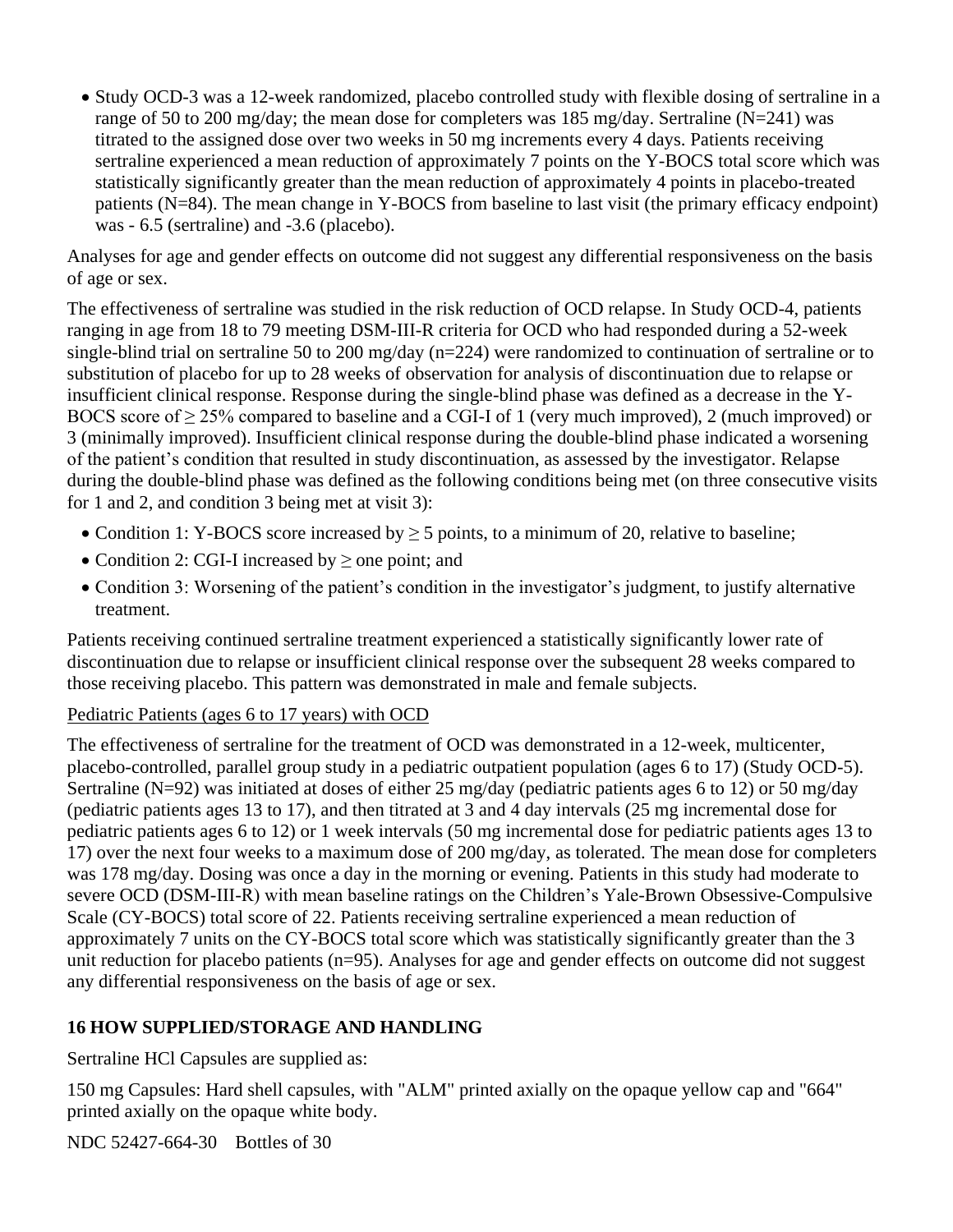200 mg Capsules: Hard shell capsules, with "ALM" printed axially on the opaque yellowish green cap and "672" printed axially on the opaque white body.

NDC 52427-672-30 Bottles of 30

Store at 20°C to 25°C (68°F to 77°F); excursions permitted to 15°C to 30°C (59°F to 86°F) [See USP Controlled Room Temperature].

# **17 PATIENT COUNSELING INFORMATION**

Advise the patient to read the FDA-approved patient labeling (Medication Guide).

## Suicidal Thoughts and Behaviors

Advise patients and caregivers to look for the emergence of suicidality, especially early during treatment and when the dosage is adjusted up or down, and instruct them to report such symptoms to the healthcare provider *[see Boxed Warning and Warnings and Precautions (5.1)]*.

## Serotonin Syndrome

Caution patients about the risk of serotonin syndrome, particularly with the concomitant use of Sertraline HCl Capsules with other serotonergic drugs including triptans, tricyclic antidepressants, fentanyl, lithium, tramadol, tryptophan, buspirone, amphetamines, St. John's Wort, and with drugs that impair metabolism of serotonin (in particular, MAOIs, both those intended to treat psychiatric disorders and also others, such as linezolid). Instruct patients to contact their health care provider or report to the emergency room if they experience signs or symptoms of serotonin syndrome *[see Warnings and Precautions (5.2), Drug Interactions (7.1)]*.

## Increased Risk of Bleeding

Inform patients about the concomitant use of Sertraline HCl Capsules with aspirin, NSAIDs, other antiplatelet drugs, warfarin, or other anticoagulants because the combined use has been associated with an increased risk of bleeding. Advise patients to inform their health care providers if they are taking or planning to take any prescription or over-the-counter medications that increase the risk of bleeding *[see Warnings and Precautions (5.3)]*.

### Activation of Mania or Hypomania

Advise patients and their caregivers to observe for signs of activation of mania/hypomania and instruct them to report such symptoms to the healthcare provider *[see Warnings and Precautions (5.4)]*.

# Discontinuation Syndrome

Advise patients not to abruptly discontinue Sertraline HCl Capsules and to discuss any tapering regimen with their healthcare provider. Inform patients that adverse reactions can occur when Sertraline HCl Capsules is discontinued *[see Warnings and Precautions (5.5)]*.

### Sexual Dysfunction

Advise patients that use of Sertraline HCl Capsules may cause symptoms of sexual dysfunction in both male and female patients. Inform patients that they should discuss any changes in sexual function and potential management strategies with their healthcare provider *[see Warnings and Precautions (5.12)]*.

# Allergic Reactions and Reactions to FD&C Yellow No. 5 (Tartrazine)

Advise patients to notify their healthcare provider if they develop an allergic reaction such as rash, hives, swelling, or difficulty breathing *[see Adverse Reactions (6.2)]*.

Advise patients that Sertraline HCl Capsules contain FD&C Yellow No. 5 (tartrazine), which may cause allergic-type reactions (including bronchial asthma) in certain susceptible persons or in patients who also